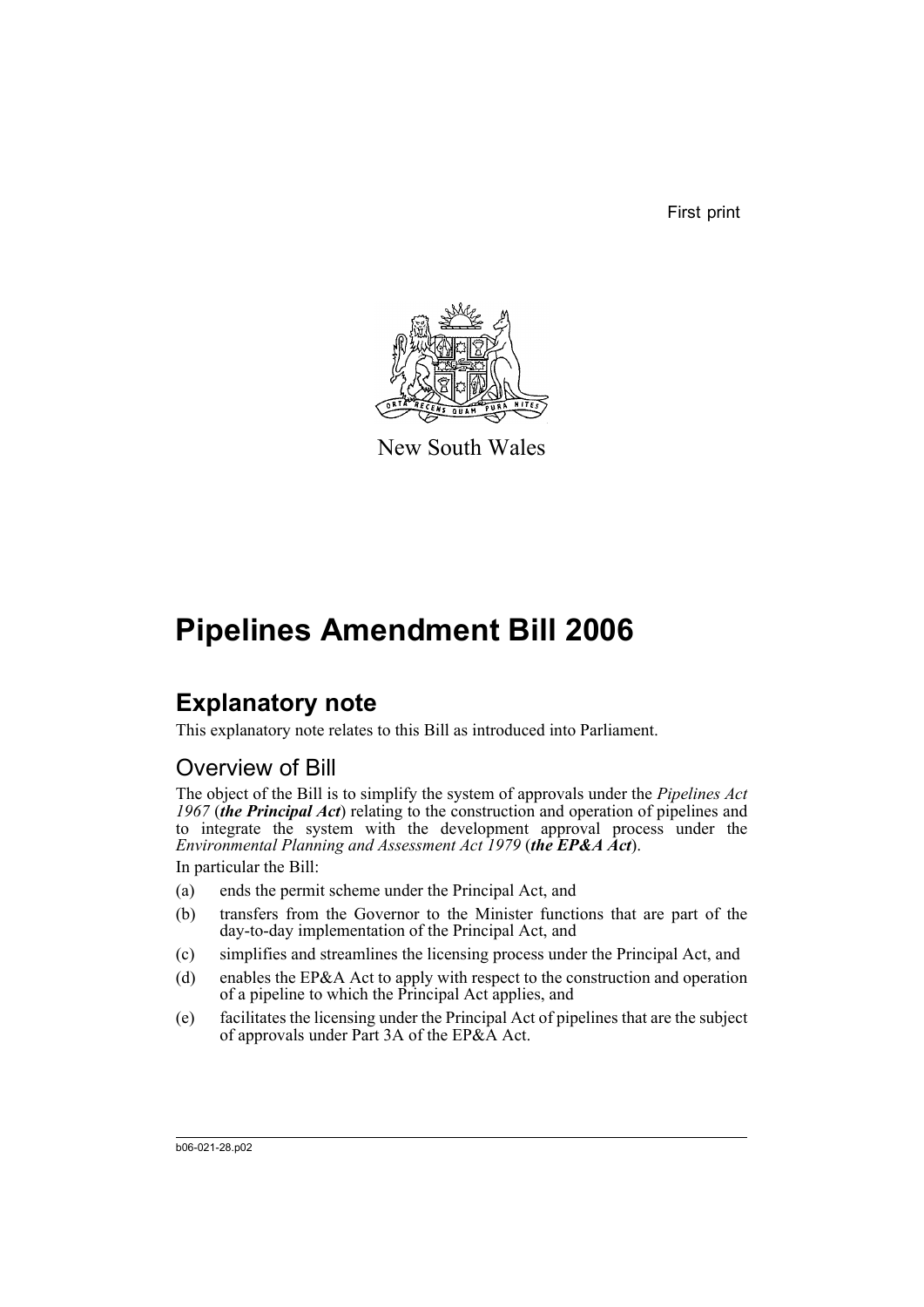Explanatory note

#### Outline of provisions

**Clause 1** sets out the name (also called the short title) of the proposed Act.

**Clause 2** provides for the commencement of the proposed Act on a day or days to be appointed by proclamation.

**Clause 3** is a formal provision that gives effect to the amendments to the Principal Act set out in Schedule 1.

**Clause 4** is a formal provision that gives effect to the amendments to the EP&A Act set out in Schedule 2.

**Clause 5** provides for the repeal of the proposed Act after the amendments made by the proposed Act have commenced. Once the amendments have commenced, the proposed Act will be spent and section 30 of the *Interpretation Act 1987* provides that the repeal of the amending Act does not affect the amendments made by that Act.

### **Schedule 1 Amendment of Pipelines Act 1967**

Division 2 of Part 2 of the Principal Act provides for the granting of permits to enter lands for the purpose of determining the route of a proposed pipeline and carrying out associated activities. **Schedule 1 [29]** of the Bill repeals Division 2 to end the permit scheme. **Schedule 1 [28]** substitutes section 5H of the Principal Act so that the rights conferred by an authority to survey under that Act include the rights currently conferred by a permit. **Schedule 1 [26]** amends section 5E of the Principal Act to simplify the provision and to make it clear that an application under that section is for an authority to survey. Schedule 1 also makes amendments consequential on the ending of the permit scheme. (See **Schedule 1 [1], [8]–[11], [18], [25], [33], [36], [40], [43], [48], [57], [80], [82]–[90], [94]–[96], [98], [99], [102], [103], [108], [110], [111] and [113]**.)

**Schedule 1** amends the Principal Act to confer on the Minister functions that that Act currently confers on the Governor (other than the making of regulations) and makes consequential amendments, including with respect to the delegation and sub-delegation of those functions. (See **Schedule 1 [4], [12], [13], [16], [17], [19]–[22], [51], [52], [55], [62]–[66], [70]–[72] and [75]–[78]**.)

**Schedule 1 [15]** amends section 5 of the Principal Act so that a person is not required to hold a licence under that Act in respect of a pipeline for the supply of water or the conveyance of, among other specified substances, waste water or mine water.

**Schedule 1 [23]** amends section 5C of the Principal Act so that the membership of a pipeline committee appointed under the Act is no longer prescribed by the Act but is instead a matter for the Minister's discretion. **Schedule 1 [24]** substitutes section 5D of the Principal Act in relation to the functions of pipeline committees as a consequence of the ending of the permit scheme under that Act. It also omits from the functions of pipeline committees the function of advising the Minister specifically in relation to the granting of licences and confers a more general advising function on those committees.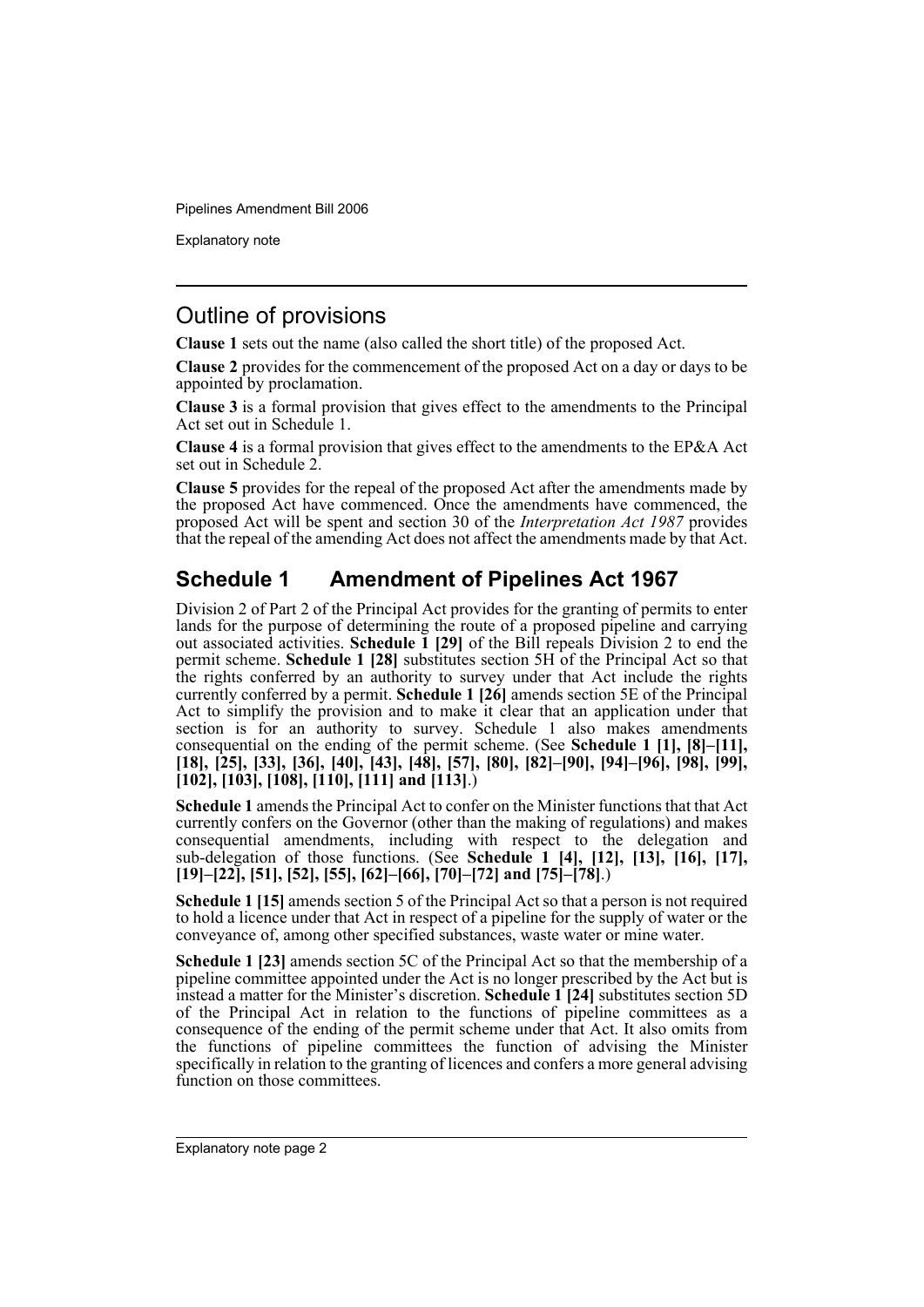Explanatory note

**Schedule 1** amends the Principal Act so that it no longer requires copies of applications under that Act to be given to particular Ministers. However, regulations under that Act will be able to provide that notice of the applications must be given to prescribed public authorities. (See **Schedule 1 [35], [37], [39], [44], [45], [47], [50], [58], [59] and [61]**.)

**Schedule 1 [54]** amends section 17 of the Principal Act so that a licence under that Act remains in force indefinitely (subject to it being cancelled or surrendered) and may be reviewed by the Minister at intervals not exceeding 21 years. (Currently, licences must be issued for a specified term (not exceeding 21 years).) **Schedule 1 [10] and [53]** make consequential amendments.

**Schedule 1 [27], [34], [38], [42], [46], [56], [60], [68], [91] and [107]** amend the Principal Act to remove the current requirement for various applications and instruments under that Act to be in a prescribed form.

**Schedule 1 [114]–[116]** amend section 69 of the Principal Act to enable regulations under that Act to prescribe particulars to be included in a notification under the Act and apply, adopt or incorporate the provisions of particular publications of Standards Australia as in force from time to time.

Currently, the Principal Act provides that it does not require a person to hold a licence under that Act in respect of a pipeline constructed or to be constructed under, or under an authority granted under, any Act other than the Principal Act. It also provides that the EP&A Act does not apply to or in respect of any matter relating to the construction or operation of a pipeline except the granting of a permit under the Principal Act. **Schedule 1 [14]** amends section 5 of the Principal Act so that the fact that a pipeline is, or is to be, constructed under an approval or authority under the EP&A Act does not exempt a person from the requirement to hold a licence in respect of the pipeline under the Principal Act. (The amendment also omits from section 5 a reference to the *Dangerous Goods Act 1975*, which has been repealed.) **Schedule 1 [79]** amends section 40 of the Principal Act to enable the operation of the EP&A Act in relation to the construction or operation of a pipeline.

**Schedule 1 [7]** amends the definition of "public authority" in the Principal Act so that the definition lists the bodies that are currently defined separately by the Principal Act as statutory bodies representing the Crown. (The amendment also updates references to some of those bodies.) As a consequence of that amendment, **Schedule 1** [1] omits the definition of "statutory body representing the Crown" from the Principal Act. **Schedule 1 [3], [5] and [6]** make other associated consequential amendments.

**Schedule 1 [117] and [118]** are savings and transitional provisions consequent on the enactment of the Bill.

**Schedule 1 [2], [30]–[32], [41], [49], [67], [69], [73], [74], [81], [92], [93], [97], [100], [101], [104]–[106], [109] and [112]** make minor statute law revision amendments to the Principal Act.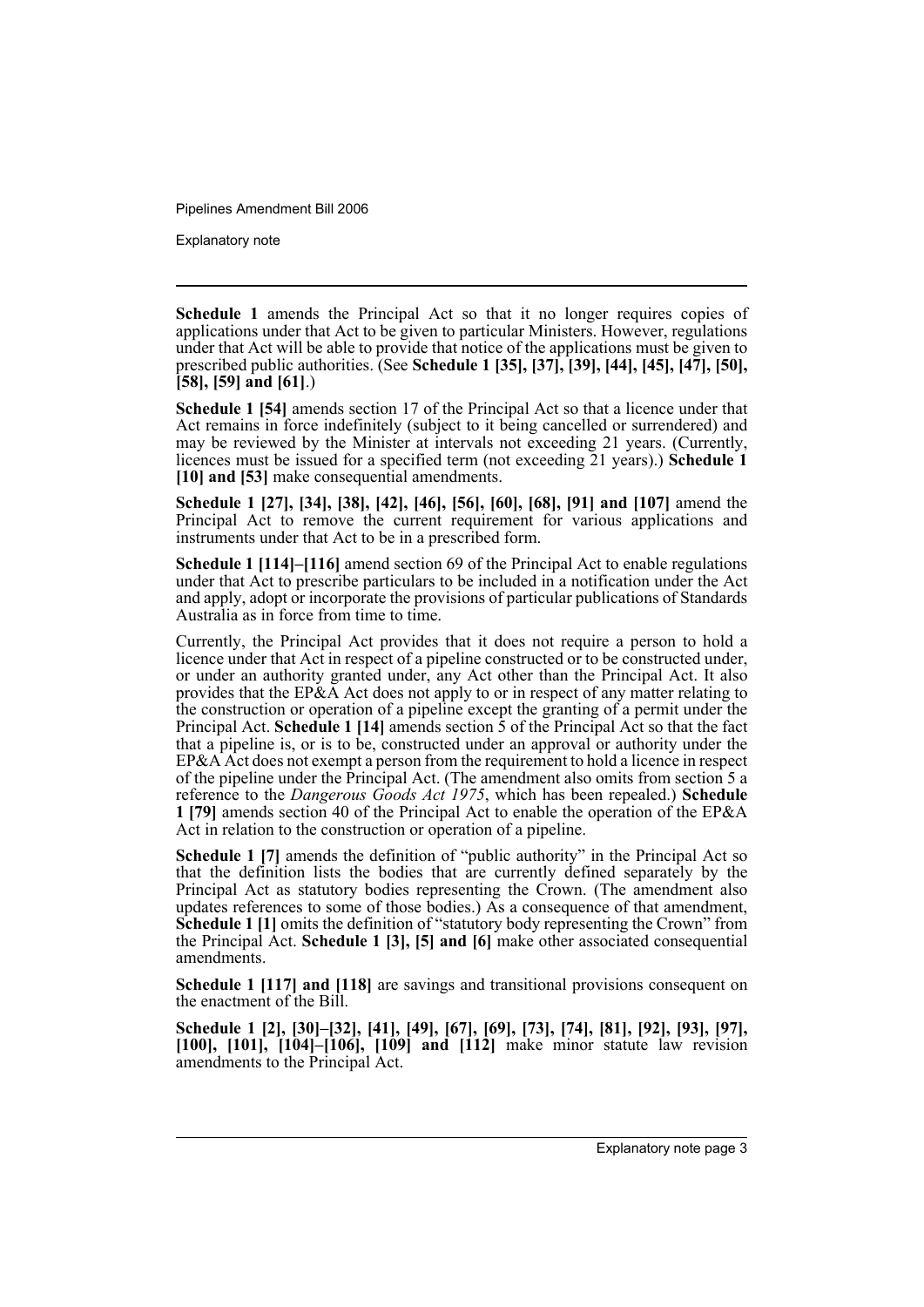Explanatory note

#### **Schedule 2 Amendment of Environmental Planning and Assessment Act 1979**

**Schedule 2** of the Bill amends section 75V of the EP&A Act so that a licence under the Principal Act cannot be refused if it is necessary for carrying out a project approved under Part 3A of the EP&A Act and the licence is to be substantially consistent with the Part 3A approval.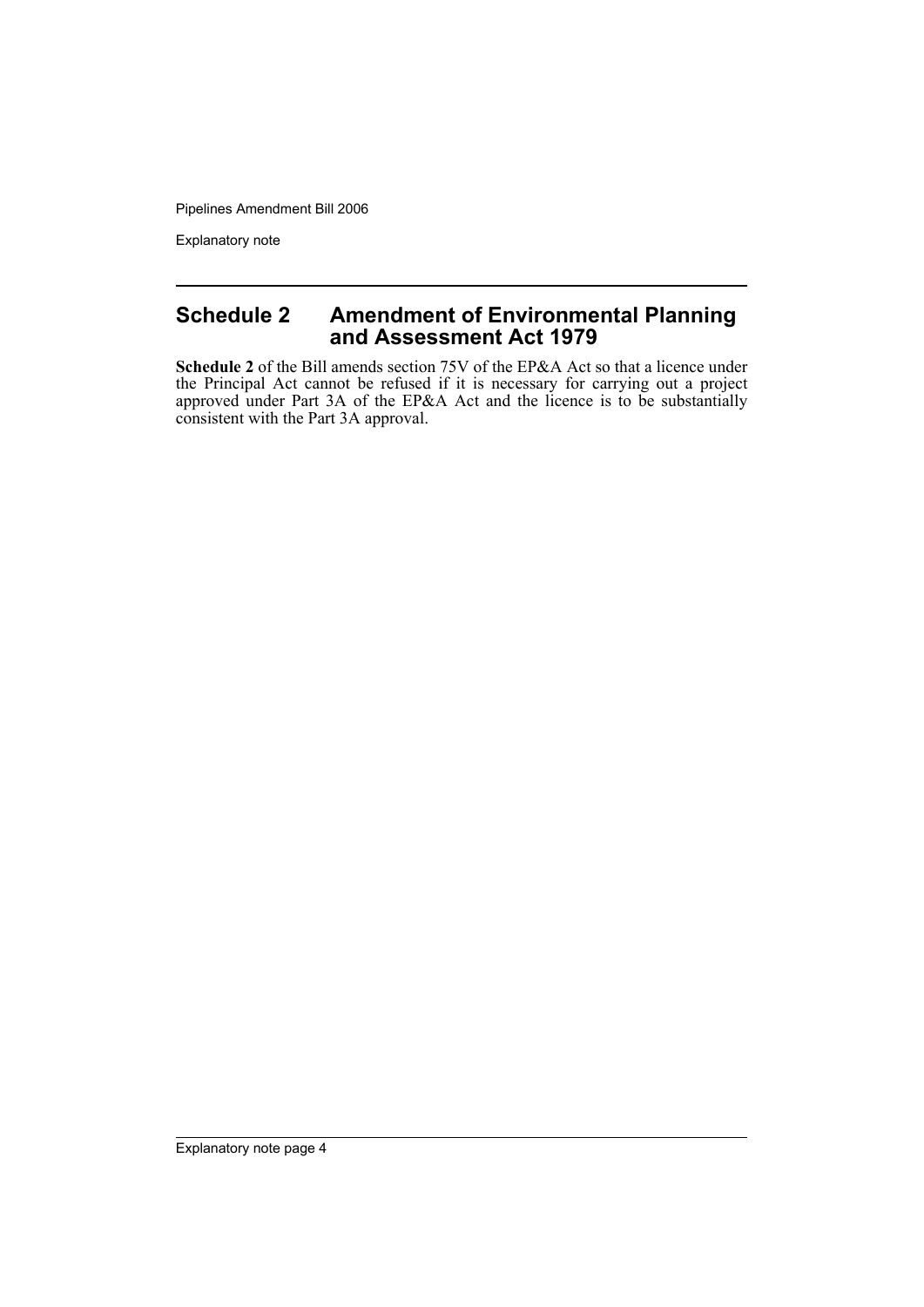First print



New South Wales

# **Pipelines Amendment Bill 2006**

### **Contents**

|            |                                                                       | Page |
|------------|-----------------------------------------------------------------------|------|
|            | Name of Act                                                           |      |
| 2          | Commencement                                                          | 2    |
| 3          | Amendment of Pipelines Act 1967 No 90                                 | 2    |
| 4          | Amendment of Environmental Planning and Assessment<br>Act 1979 No 203 | 2    |
| 5          | Repeal of Act                                                         | 2    |
| Schedule 1 | Amendment of Pipelines Act 1967                                       | 3    |
| Schedule 2 | Amendment of Environmental Planning and Assessment<br>Act 1979        | 25   |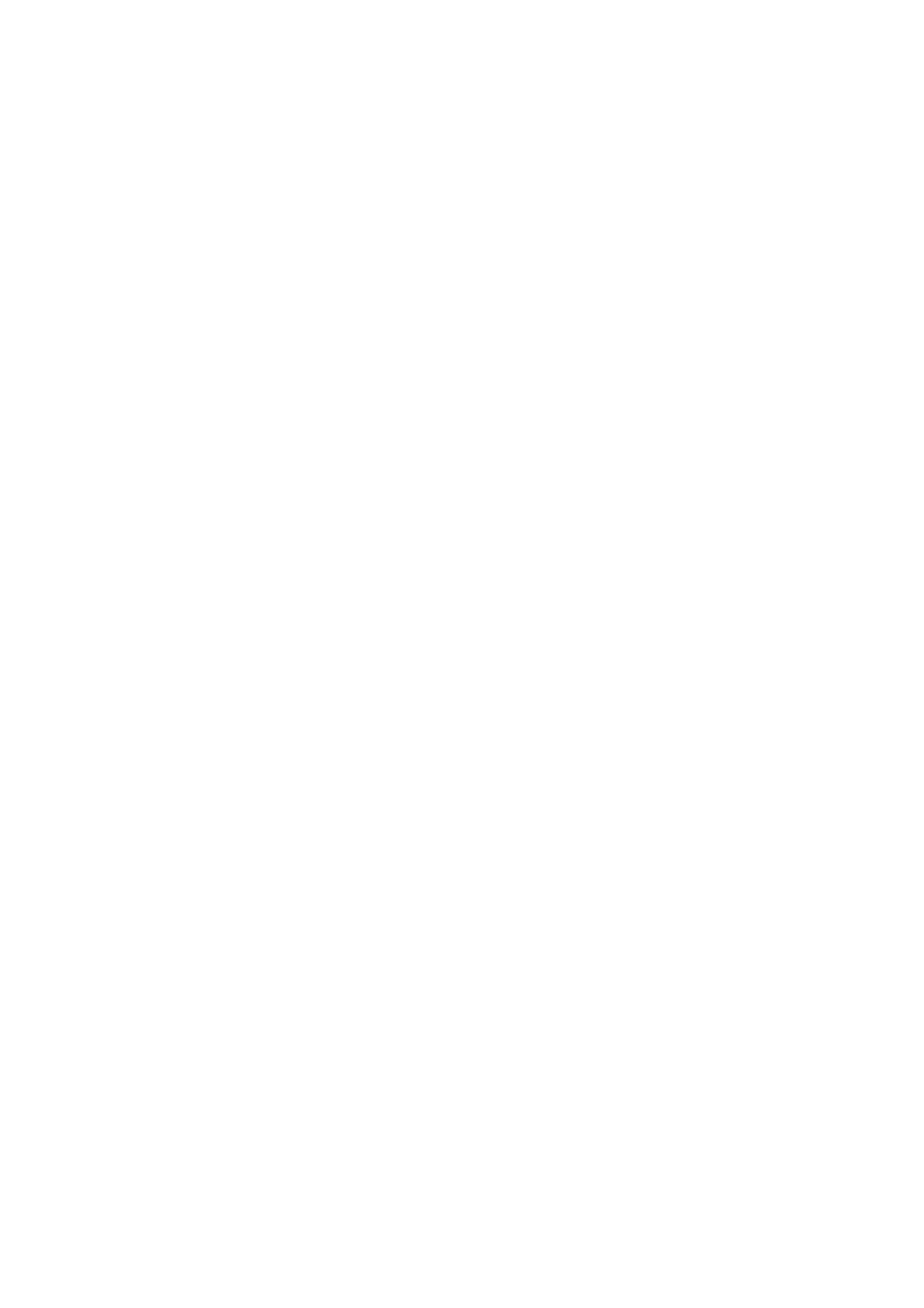

New South Wales

# **Pipelines Amendment Bill 2006**

No , 2006

#### **A Bill for**

An Act to amend the *Pipelines Act 1967* to simplify the system of approvals relating to the construction and operation of pipelines, to facilitate major pipeline projects; and for other purposes.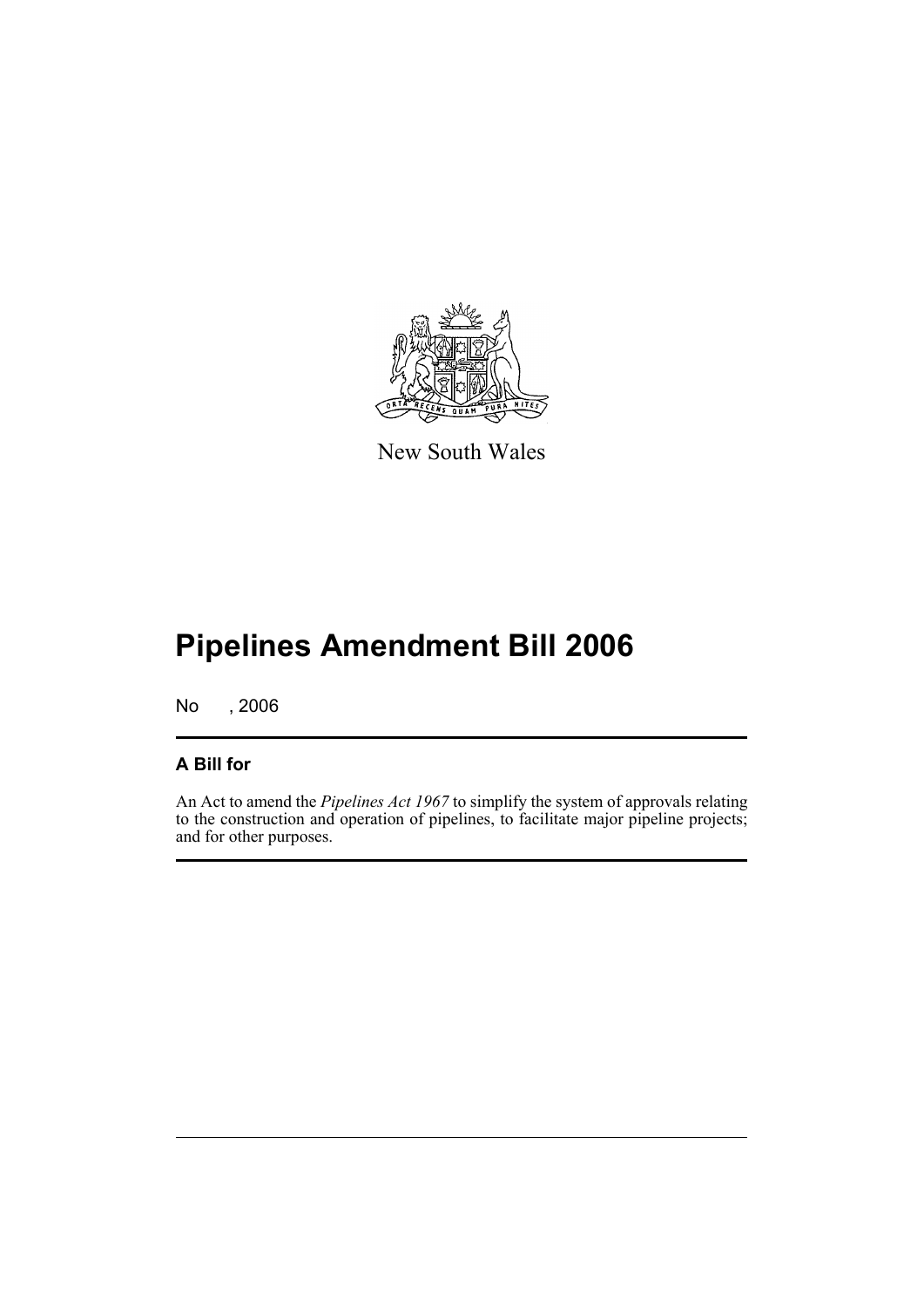|              |               | The Legislature of New South Wales enacts:                                                                                                                | 1              |
|--------------|---------------|-----------------------------------------------------------------------------------------------------------------------------------------------------------|----------------|
| 1            |               | <b>Name of Act</b>                                                                                                                                        | 2              |
|              |               | This Act is the Pipelines Amendment Act 2006.                                                                                                             | 3              |
| $\mathbf{2}$ |               | <b>Commencement</b>                                                                                                                                       | 4              |
|              |               | This Act commences on a day or days to be appointed by proclamation.                                                                                      | 5              |
| 3            |               | <b>Amendment of Pipelines Act 1967 No 90</b>                                                                                                              | 6              |
|              |               | The <i>Pipelines Act 1967</i> is amended as set out in Schedule 1.                                                                                        | $\overline{7}$ |
| 4            | <b>No 203</b> | Amendment of Environmental Planning and Assessment Act 1979                                                                                               | 8<br>9         |
|              |               | The <i>Environmental Planning and Assessment Act 1979</i> is amended as<br>set out in Schedule 2.                                                         | 10<br>11       |
| 5            |               | <b>Repeal of Act</b>                                                                                                                                      | 12             |
|              | (1)           | This Act is repealed on the day following the day on which all of the<br>provisions of this Act have commenced.                                           | 13<br>14       |
|              | (2)           | The repeal of this Act does not, because of the operation of section 30<br>of the <i>Interpretation Act 1987</i> , affect any amendment made by this Act. | 15<br>16       |
|              |               |                                                                                                                                                           |                |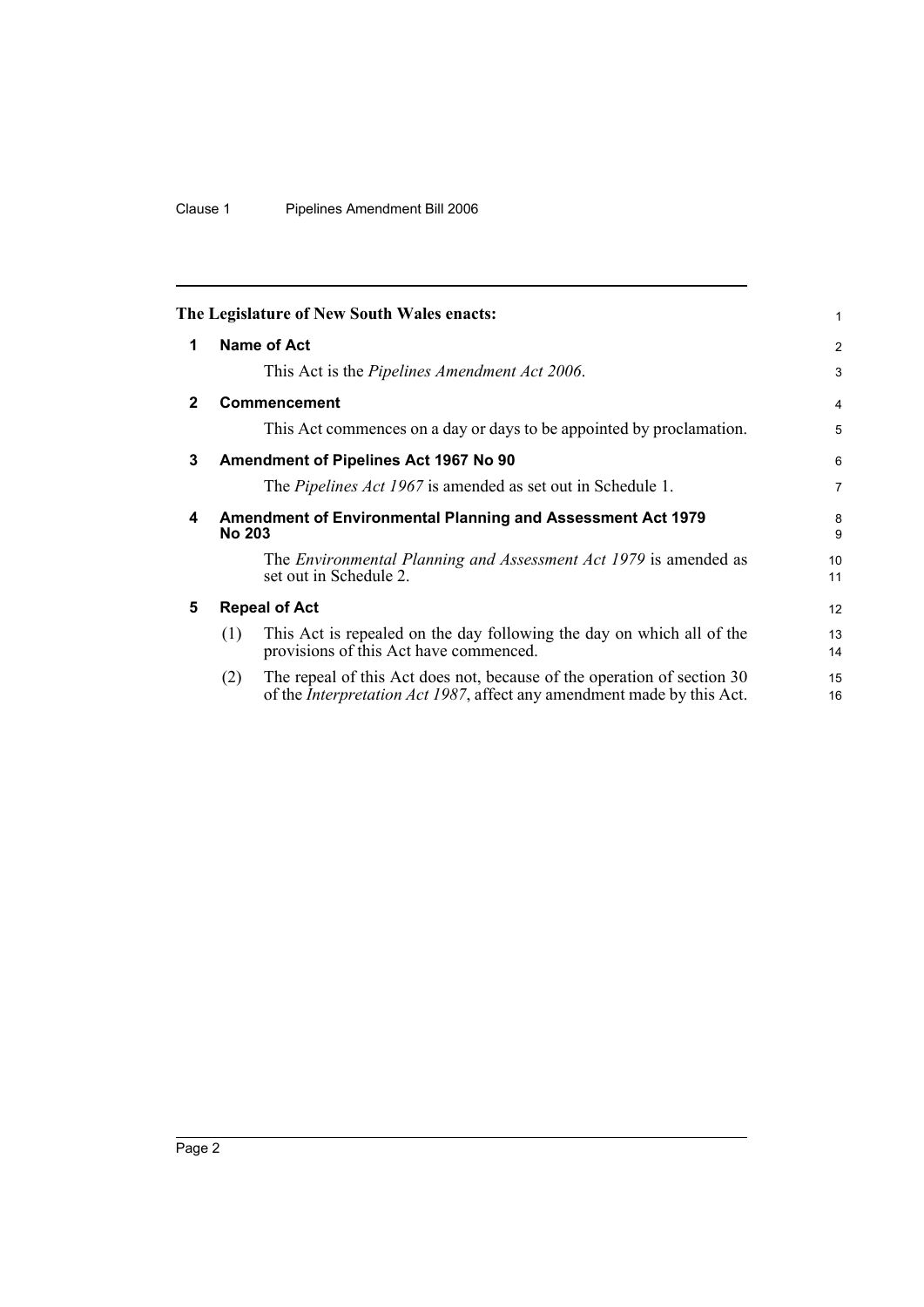|     | <b>Schedule 1</b>            | <b>Amendment of Pipelines Act 1967</b>                                                                                                                       | $\mathbf{1}$   |
|-----|------------------------------|--------------------------------------------------------------------------------------------------------------------------------------------------------------|----------------|
|     |                              | (Section 3)                                                                                                                                                  | 2              |
| [1] | <b>Section 3 Definitions</b> |                                                                                                                                                              | 3              |
|     |                              | Omit the definitions of <i>Authority</i> , <i>permit</i> , <i>permittee</i> and <i>statutory body</i><br><i>representing the Crown</i> from section $3(1)$ . | 4<br>5         |
| [2] |                              | Section 3 (1), definitions of "Department" and "Director-General"                                                                                            | 6              |
|     |                              | Insert in alphabetical order:                                                                                                                                | $\overline{7}$ |
|     |                              | <b>Department</b> means the Department of Energy, Utilities and<br>Sustainability.                                                                           | 8<br>9         |
|     |                              | Director-General<br>Director-General<br>the<br>of<br>the<br>means<br>Department.                                                                             | 10<br>11       |
| [3] |                              | Section 3 (1), definition of "land"                                                                                                                          | 12             |
|     | definition.                  | Omit "statutory body representing the Crown" from paragraph (d) of the                                                                                       | 13<br>14       |
|     |                              | Insert instead "public authority".                                                                                                                           | 15             |
| [4] |                              | Section 3 (1), definition of "licence"                                                                                                                       | 16             |
|     |                              | Omit "Governor". Insert instead "Minister".                                                                                                                  | 17             |
| [5] |                              | Section 3 (1), definition of "owner"                                                                                                                         | 18             |
|     |                              | Omit "statutory body representing the Crown" wherever occurring in<br>paragraph (a) of the definition.                                                       | $19$<br>20     |
|     |                              | Insert instead "public authority".                                                                                                                           | 21             |
| [6] |                              | Section 3 (1), definition of "owner"                                                                                                                         | 22             |
|     |                              | Omit paragraph (c) of the definition. Insert instead:                                                                                                        | 23             |
|     |                              | in relation to lands (not being lands specified in a contract<br>(c)<br>referred to in paragraph (a) (ii)) owned by or vested in a                           | 24<br>25       |
|     |                              | public authority, means that authority, and                                                                                                                  | 26             |
| [7] |                              | Section 3 (1), definition of "public authority"                                                                                                              | 27             |
|     |                              | Omit the definition. Insert instead:                                                                                                                         | 28             |
|     |                              | <i>public authority means:</i>                                                                                                                               | 29             |
|     |                              | the Hunter Water Corporation, New South Wales Land<br>(a)                                                                                                    | 30             |
|     |                              | and Housing Corporation, Rail Corporation New South<br>Wales, Rail Infrastructure Corporation, Roads and Traffic                                             | 31<br>32       |
|     |                              | Authority, State Rail Authority of New South Wales, State                                                                                                    | 33             |
|     |                              |                                                                                                                                                              |                |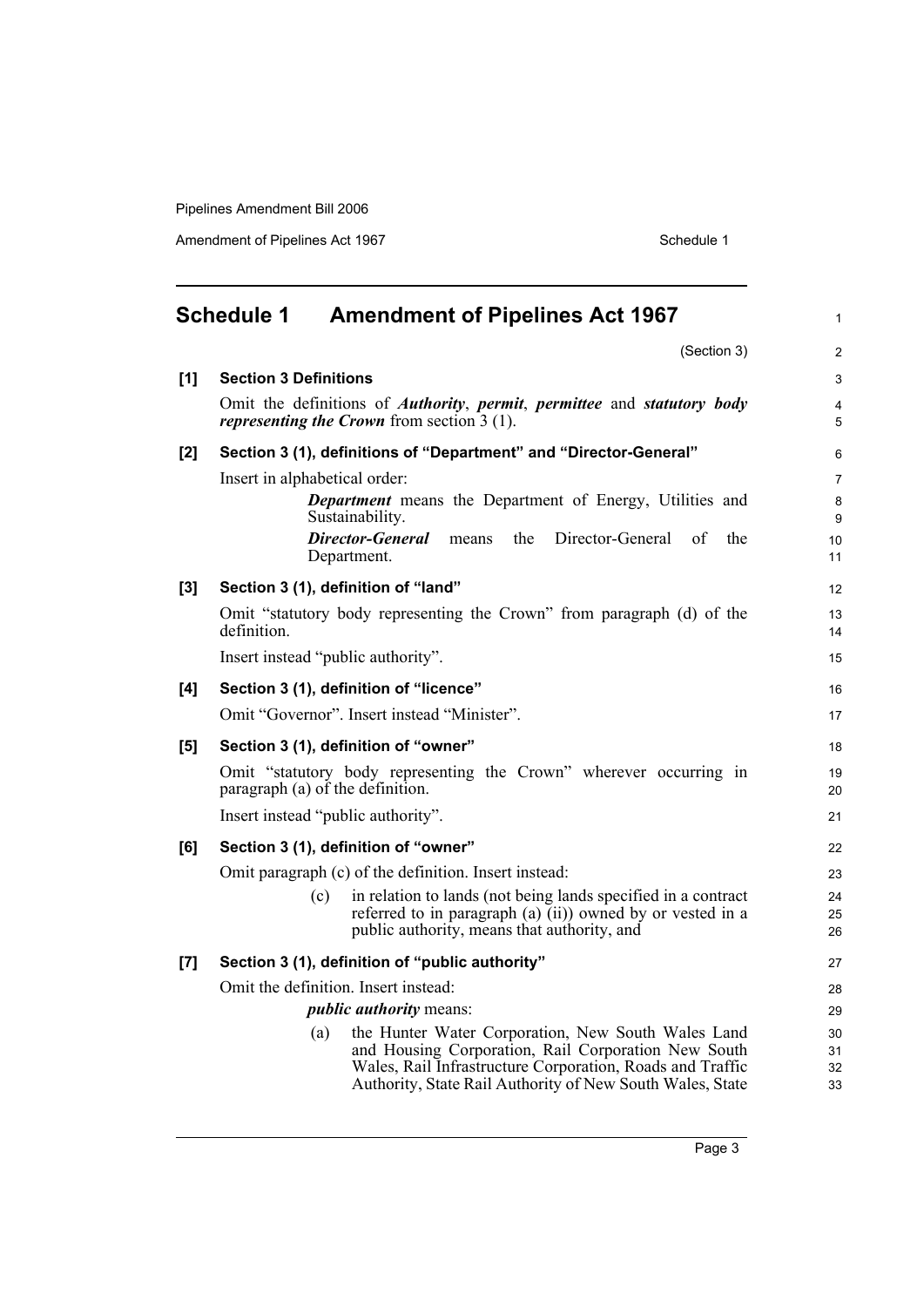|        |                       | Transit Authority, State Water Corporation, Sydney Water<br>Corporation,<br>Transport<br>Infrastructure<br>Development<br>Ministerial<br>Corporation<br>Water<br>Administration<br>$\alpha$<br>Corporation, or                                                   | 1<br>$\overline{2}$<br>$\ensuremath{\mathsf{3}}$<br>4 |
|--------|-----------------------|------------------------------------------------------------------------------------------------------------------------------------------------------------------------------------------------------------------------------------------------------------------|-------------------------------------------------------|
|        |                       | a council or county council within the meaning of the<br>(b)<br>Local Government Act 1993, or                                                                                                                                                                    | 5<br>6                                                |
|        |                       | any body declared by the Minister, by order published in<br>(c)<br>the Gazette, to be a public authority for the purposes of this<br>Act.                                                                                                                        | $\overline{7}$<br>8<br>9                              |
| [8]    |                       | Section 3 (1), definition of "registered holder"                                                                                                                                                                                                                 | 10                                                    |
|        |                       | Omit the definition. Insert instead:                                                                                                                                                                                                                             | 11                                                    |
|        |                       | <i>registered holder</i> means the person whose name is for the time<br>being shown in the register as being the holder of a licence.                                                                                                                            | 12<br>13                                              |
| [9]    | Section 3 (3)         |                                                                                                                                                                                                                                                                  | 14                                                    |
|        |                       | Omit "permit or" wherever occurring.                                                                                                                                                                                                                             | 15                                                    |
| $[10]$ | Section 3 (4) and (5) |                                                                                                                                                                                                                                                                  | 16                                                    |
|        | Omit the subsections. |                                                                                                                                                                                                                                                                  | 17                                                    |
| [11]   | Section 3 (7A)        |                                                                                                                                                                                                                                                                  | 18                                                    |
|        | Omit the subsection.  |                                                                                                                                                                                                                                                                  | 19                                                    |
| $[12]$ | <b>Section 4</b>      |                                                                                                                                                                                                                                                                  | 20                                                    |
|        |                       | Omit the section. Insert instead:                                                                                                                                                                                                                                | 21                                                    |
|        | 4                     | <b>Delegation of functions</b>                                                                                                                                                                                                                                   | 22                                                    |
|        | (1)                   | The Minister may delegate to the Director-General the Minister's<br>functions under this Act other than:                                                                                                                                                         | 23<br>24                                              |
|        |                       | this power of delegation, and<br>(a)                                                                                                                                                                                                                             | 25                                                    |
|        |                       | (b)<br>any of the Minister's functions under sections 5, 5A, 14,<br>15, 19, 21, 21A, 30, 32, 33, 33A and 58A.                                                                                                                                                    | 26<br>27                                              |
|        | (2)                   | The Director-General may sub-delegate to an authorised person<br>any of the functions delegated to the Director-General by the<br>Minister under this section unless the Minister otherwise<br>provides in the instrument of delegation to the Director-General. | 28<br>29<br>30<br>31                                  |
|        | (3)                   | The Director-General may delegate to an authorised person any<br>of the Director-General's functions under this Act, other than this<br>power of delegation.                                                                                                     | 32<br>33<br>34                                        |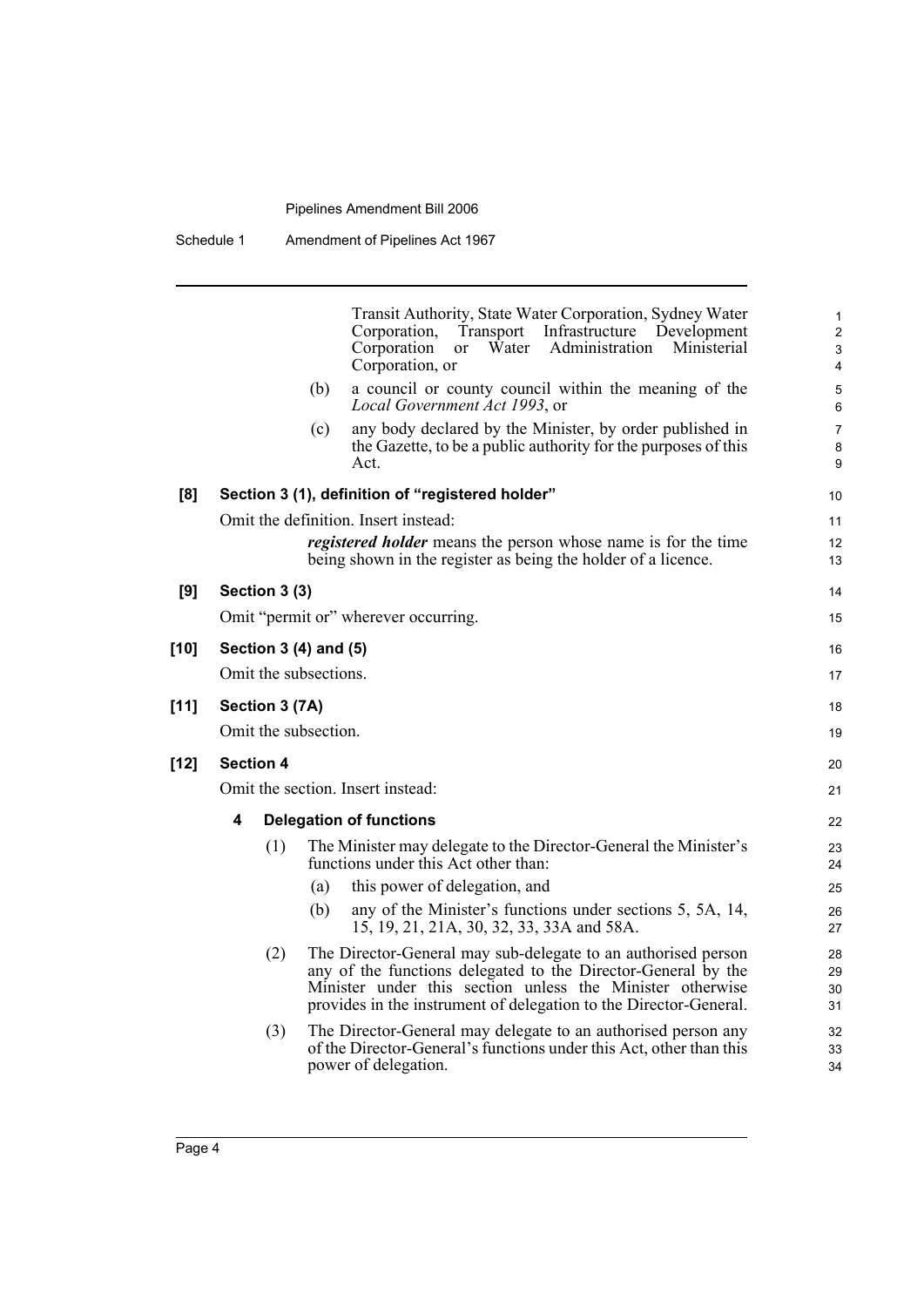|        | (4)                  |     | In this section, <i>authorised person</i> means:                                                                                                                                                                                                                      | 1                          |
|--------|----------------------|-----|-----------------------------------------------------------------------------------------------------------------------------------------------------------------------------------------------------------------------------------------------------------------------|----------------------------|
|        |                      | (a) | a member of staff of a Department of the Public Service, or                                                                                                                                                                                                           | $\overline{c}$             |
|        |                      | (b) | the holder of a particular statutory or public office.                                                                                                                                                                                                                | 3                          |
| $[13]$ |                      |     | <b>Section 4A Delegation of Minister's functions</b>                                                                                                                                                                                                                  | 4                          |
|        | Omit the section.    |     |                                                                                                                                                                                                                                                                       | 5                          |
| $[14]$ |                      |     | <b>Section 5 Application of Act</b>                                                                                                                                                                                                                                   | 6                          |
|        |                      |     | Omit section $5(1)(a)$ . Insert instead:                                                                                                                                                                                                                              | 7                          |
|        |                      | (a) | a pipeline constructed or to be constructed under, or under<br>an approval or other authority granted under, any Act,<br>other than this Act or the <i>Environmental Planning and</i><br>Assessment Act 1979,                                                         | 8<br>9<br>10<br>11         |
| $[15]$ | Section 5 (1) (d)    |     |                                                                                                                                                                                                                                                                       | 12                         |
|        |                      |     | Omit the paragraph. Insert instead:                                                                                                                                                                                                                                   | 13                         |
|        |                      | (d) | a pipeline constructed or to be constructed for the purpose<br>of the supply of water (including for irrigation), the<br>drainage of land or the conveyance of waste water, mine<br>water, aqueous slurries of minerals, mineral concentrates<br>or mineral tailings, | 14<br>15<br>16<br>17<br>18 |
| $[16]$ | Section 5 (1) (g)    |     |                                                                                                                                                                                                                                                                       | 19                         |
|        |                      |     | Omit "subsection (3)". Insert instead "subsection (9)".                                                                                                                                                                                                               | 20                         |
| $[17]$ | Section 5 (1) (h)    |     |                                                                                                                                                                                                                                                                       | 21                         |
|        |                      |     | Omit "proclamation under subsection (4) or by such a proclamation, as varied<br>by a proclamation under subsection $(5)$ ".                                                                                                                                           | 22<br>23                   |
|        |                      |     | Insert instead "notification under subsection (4) or by such a notification, as<br>varied by a notification under subsection $(9)$ ".                                                                                                                                 | 24<br>25                   |
| $[18]$ | Section 5 (1)        |     |                                                                                                                                                                                                                                                                       | 26                         |
|        | Omit "permit or"     |     |                                                                                                                                                                                                                                                                       | 27                         |
| $[19]$ | Section 5 (3)        |     |                                                                                                                                                                                                                                                                       | 28                         |
|        | Omit the subsection. |     |                                                                                                                                                                                                                                                                       | 29                         |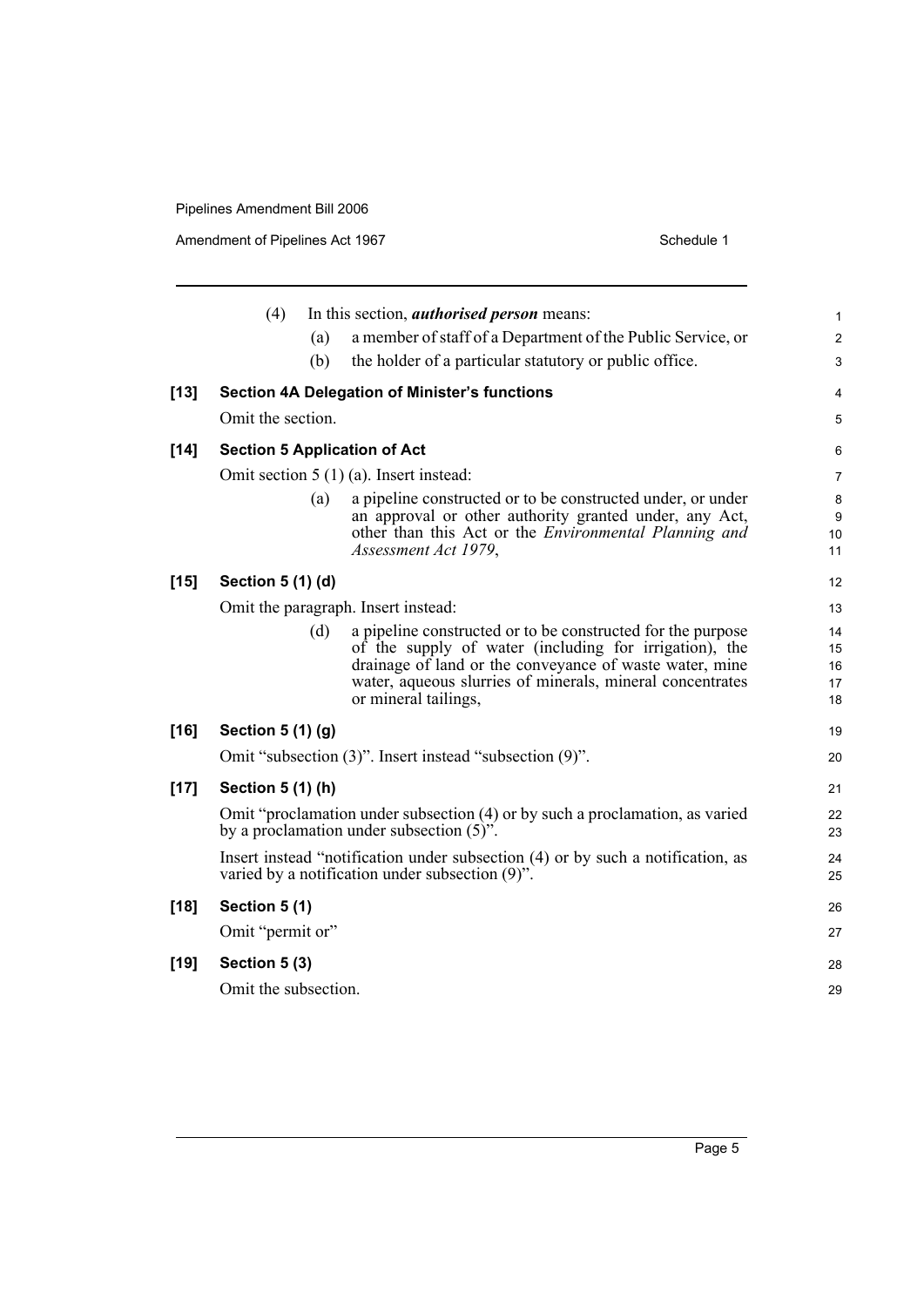| $[20]$ | Section 5 (4)                                  |                   |                                                                                                                                                                 |                |                |
|--------|------------------------------------------------|-------------------|-----------------------------------------------------------------------------------------------------------------------------------------------------------------|----------------|----------------|
|        |                                                |                   | Omit "Governor may, by proclamation" and "the proclamation".                                                                                                    |                | $\overline{2}$ |
|        |                                                | respectively.     | Insert instead "Minister may, by notification" and "the notification",                                                                                          |                | 3<br>4         |
| $[21]$ |                                                | Section 5 (5)     |                                                                                                                                                                 |                | 5              |
|        |                                                |                   | Omit the subsection.                                                                                                                                            |                | 6              |
| $[22]$ |                                                | Section 5 (9)     |                                                                                                                                                                 |                | $\overline{7}$ |
|        |                                                |                   | Omit the subsection. Insert instead:                                                                                                                            |                | 8              |
|        |                                                | (9)               | The Minister may vary or revoke a notification under this section<br>by another notification published in the Gazette.                                          | 10             | 9              |
| $[23]$ | Section 5C Constitution of pipeline committees |                   |                                                                                                                                                                 | 11             |                |
|        |                                                |                   | Omit section 5C $(1)$ – $(3)$ . Insert instead:                                                                                                                 | 12             |                |
|        |                                                | (1)               | The Minister may appoint standing or special pipeline<br>committees for the purpose of advising the Minister with respect<br>to the administration of this Act. | 13<br>14<br>15 |                |
|        |                                                | (2)               | A pipeline committee is to consist of such members as the<br>Minister appoints from time to time.                                                               | 16<br>17       |                |
|        |                                                | (3)               | The chairperson of a pipeline committee is to be appointed by the<br>Minister from the members of the committee.                                                | 18<br>19       |                |
| $[24]$ |                                                | <b>Section 5D</b> |                                                                                                                                                                 | 20             |                |
|        |                                                |                   | Omit the section. Insert instead:                                                                                                                               | 21             |                |
|        | 5D                                             |                   | <b>Functions of pipelines committees</b>                                                                                                                        | 22             |                |
|        |                                                |                   | The functions of a pipeline committee are:                                                                                                                      | 23             |                |
|        |                                                |                   | to investigate applications for licences that are referred to<br>(a)<br>it by the Minister, and                                                                 | 24<br>25       |                |
|        |                                                |                   | to provide advice to the Minister with respect to any other<br>(b)<br>matter referred to it by the Minister.                                                    | 26<br>27       |                |
| $[25]$ |                                                | Part 2, heading   |                                                                                                                                                                 | 28             |                |
|        | Omit "and permits".                            |                   |                                                                                                                                                                 |                | 29             |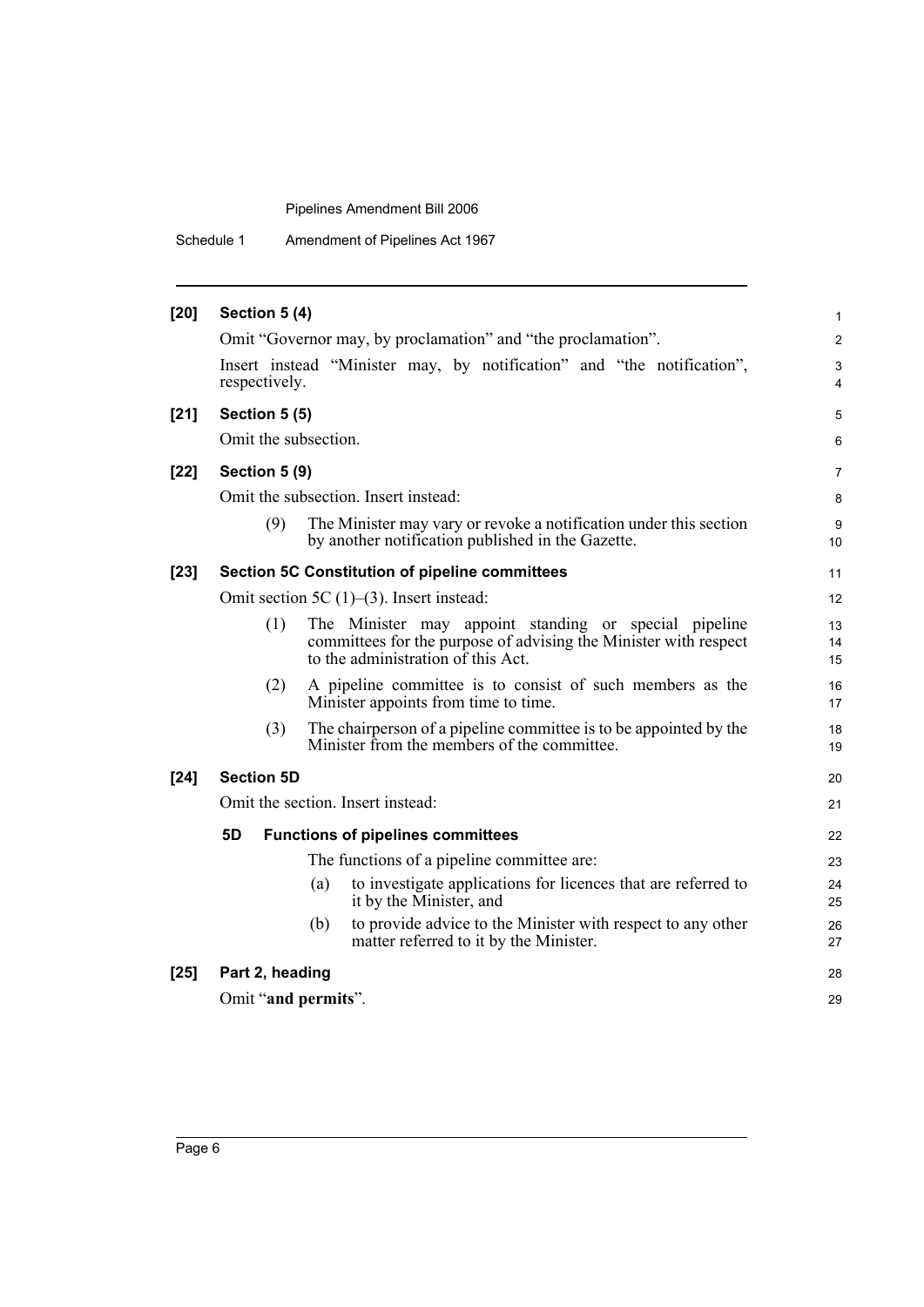| $[26]$ | Section 5E Applications for authorities to survey |     |                                                                                                                                                                                                                                                                   |                            |
|--------|---------------------------------------------------|-----|-------------------------------------------------------------------------------------------------------------------------------------------------------------------------------------------------------------------------------------------------------------------|----------------------------|
|        |                                                   |     | Omit section 5E (1). Insert instead:                                                                                                                                                                                                                              | $\overline{2}$             |
|        | (1)                                               |     | A person who proposes to construct a pipeline may apply to the<br>Minister for an authority to survey.                                                                                                                                                            | 3<br>4                     |
| $[27]$ | Section 5E (2) (a)                                |     |                                                                                                                                                                                                                                                                   | 5                          |
|        | Omit the paragraph.                               |     |                                                                                                                                                                                                                                                                   | 6                          |
| $[28]$ | <b>Section 5H</b>                                 |     |                                                                                                                                                                                                                                                                   | 7                          |
|        |                                                   |     | Omit the section. Insert instead:                                                                                                                                                                                                                                 | 8                          |
|        | 5H                                                |     | Rights conferred by authority to survey                                                                                                                                                                                                                           | 9                          |
|        |                                                   |     | While an authority to survey is in force it authorises the holder,<br>subject to any conditions of the authority:                                                                                                                                                 | 10<br>11                   |
|        |                                                   | (a) | to enter the lands specified in the authority, and                                                                                                                                                                                                                | 12                         |
|        |                                                   | (b) | to carry out surveys to investigate possible routes for the<br>proposed pipeline and determine the pipeline route, the<br>situation of any associated apparatus or works and of any<br>lands to be used to get access to the pipeline, apparatus or<br>works, and | 13<br>14<br>15<br>16<br>17 |
|        |                                                   | (c) | to take samples from the lands for examination and testing.                                                                                                                                                                                                       | 18                         |
| $[29]$ | <b>Part 2, Division 2 Permits</b>                 |     |                                                                                                                                                                                                                                                                   | 19                         |
|        | Omit the Division.                                |     |                                                                                                                                                                                                                                                                   | 20                         |
| $[30]$ |                                                   |     | Section 11 Construction and operation of pipelines                                                                                                                                                                                                                | 21                         |
|        |                                                   |     | Omit "except under and in pursuance of a licence" from section 11 (1).                                                                                                                                                                                            | 22                         |
|        |                                                   |     | Insert instead "unless the person is, or is acting on behalf of, the registered<br>holder of a licence and the activity is in pursuance of the licence".                                                                                                          | 23<br>24                   |
| $[31]$ | Section 11 (2) (a)                                |     |                                                                                                                                                                                                                                                                   | 25                         |
|        |                                                   |     | Omit the paragraph. Insert instead:                                                                                                                                                                                                                               | 26                         |
|        |                                                   | (a) | unless the person is, or is acting on behalf of, the registered<br>holder of a licence and the operation is in pursuance of the<br>licence, and                                                                                                                   | 27<br>28<br>29             |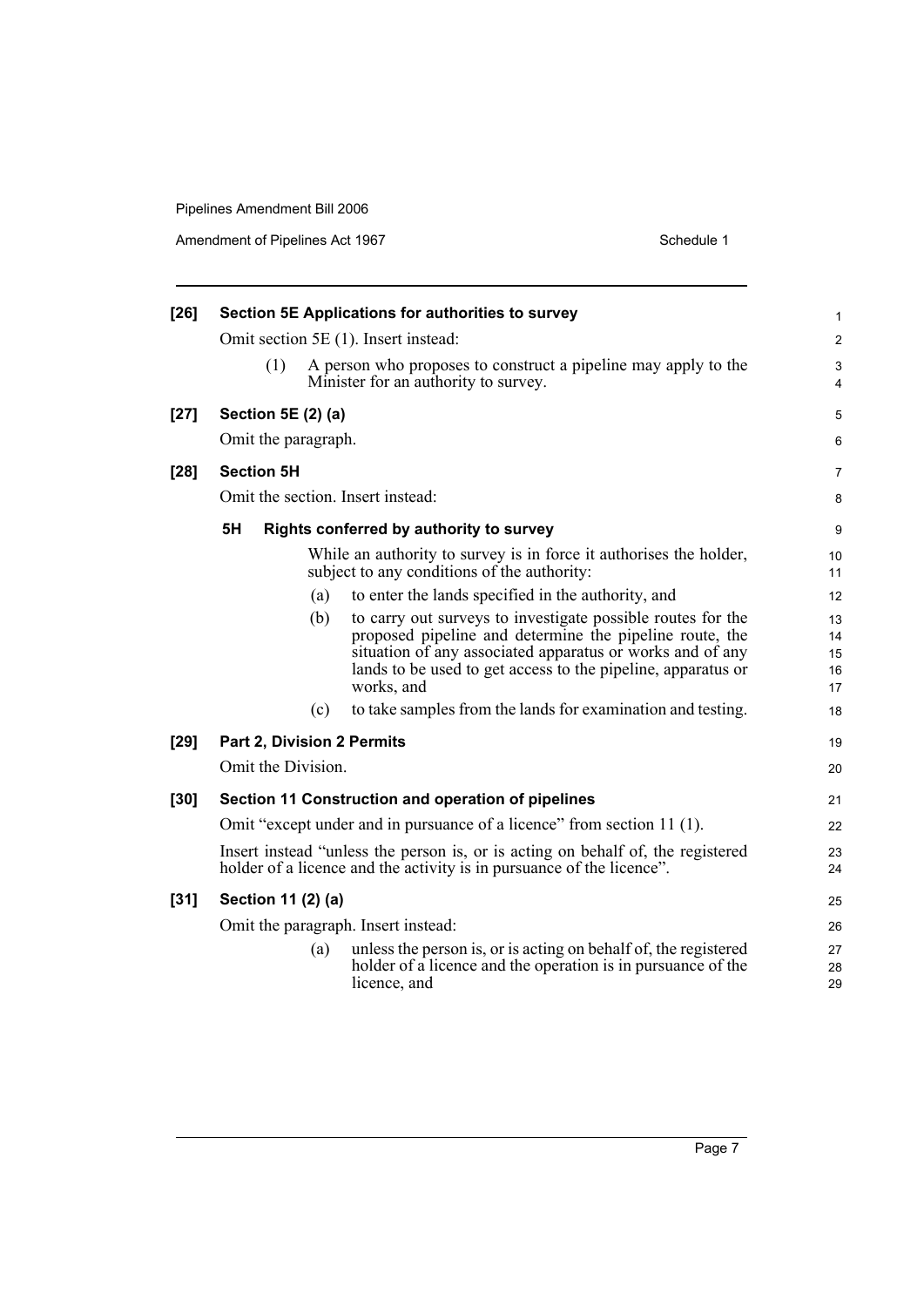Schedule 1 Amendment of Pipelines Act 1967

| $[32]$ | Section 11 (2A)       |         |                                                                                                                                                            | $\mathbf{1}$   |
|--------|-----------------------|---------|------------------------------------------------------------------------------------------------------------------------------------------------------------|----------------|
|        |                       |         | Omit "except under and in pursuance of a licence under this Act".                                                                                          | $\mathbf{2}$   |
|        |                       |         | Insert instead "unless the person is, or is acting on behalf of, the registered                                                                            | 3              |
|        |                       |         | holder of a licence under this Act and the operation is in pursuance of that                                                                               | 4              |
|        | licence".             |         |                                                                                                                                                            | 5              |
| $[33]$ | <b>Section 12</b>     |         |                                                                                                                                                            | 6              |
|        |                       |         | Omit the section. Insert instead:                                                                                                                          | $\overline{7}$ |
|        | 12                    |         | <b>Application for licence</b>                                                                                                                             | 8              |
|        |                       |         | Any person who proposes to construct a pipeline may apply to the<br>Minister for a licence.                                                                | 9<br>10        |
| $[34]$ |                       |         | Section 13 Manner of making applications for licences                                                                                                      | 11             |
|        |                       |         | Omit section 13 (1) (a). Insert instead:                                                                                                                   | 12             |
|        |                       | (a)     | is to be in a form approved by the Minister,                                                                                                               | 13             |
| $[35]$ | Section 13 (1) (ga)   |         |                                                                                                                                                            | 14             |
|        |                       |         | Insert after section 13 (1) (g):                                                                                                                           | 15             |
|        |                       | (ga)    | must be accompanied by evidence that the applicant has                                                                                                     | 16             |
|        |                       |         | complied with any requirement on the applicant under<br>subsection (4) to serve a copy of a notification on a public                                       | 17<br>18       |
|        |                       |         | authority,                                                                                                                                                 | 19             |
| $[36]$ | Section 13 (1A)       |         |                                                                                                                                                            | 20             |
|        | Omit the subsection.  |         |                                                                                                                                                            | 21             |
| $[37]$ | <b>Section 13 (2)</b> |         |                                                                                                                                                            | 22             |
|        |                       |         | Omit the subsection. Insert instead:                                                                                                                       | 23             |
|        | (2)                   |         | The applicant must, if required to do so by notice in writing<br>served on the applicant by the Minister, furnish:                                         | 24<br>25       |
|        |                       | (a)     | to the Minister, and                                                                                                                                       | 26             |
|        |                       | (b)     | to each public authority (if any) on which the applicant was<br>required, under subsection (4), to serve a copy of a<br>notification under subsection (3), | 27<br>28<br>29 |
|        |                       | notice. | within the time specified in the notice, further information in<br>writing in connection with the application, as required by the                          | 30<br>31<br>32 |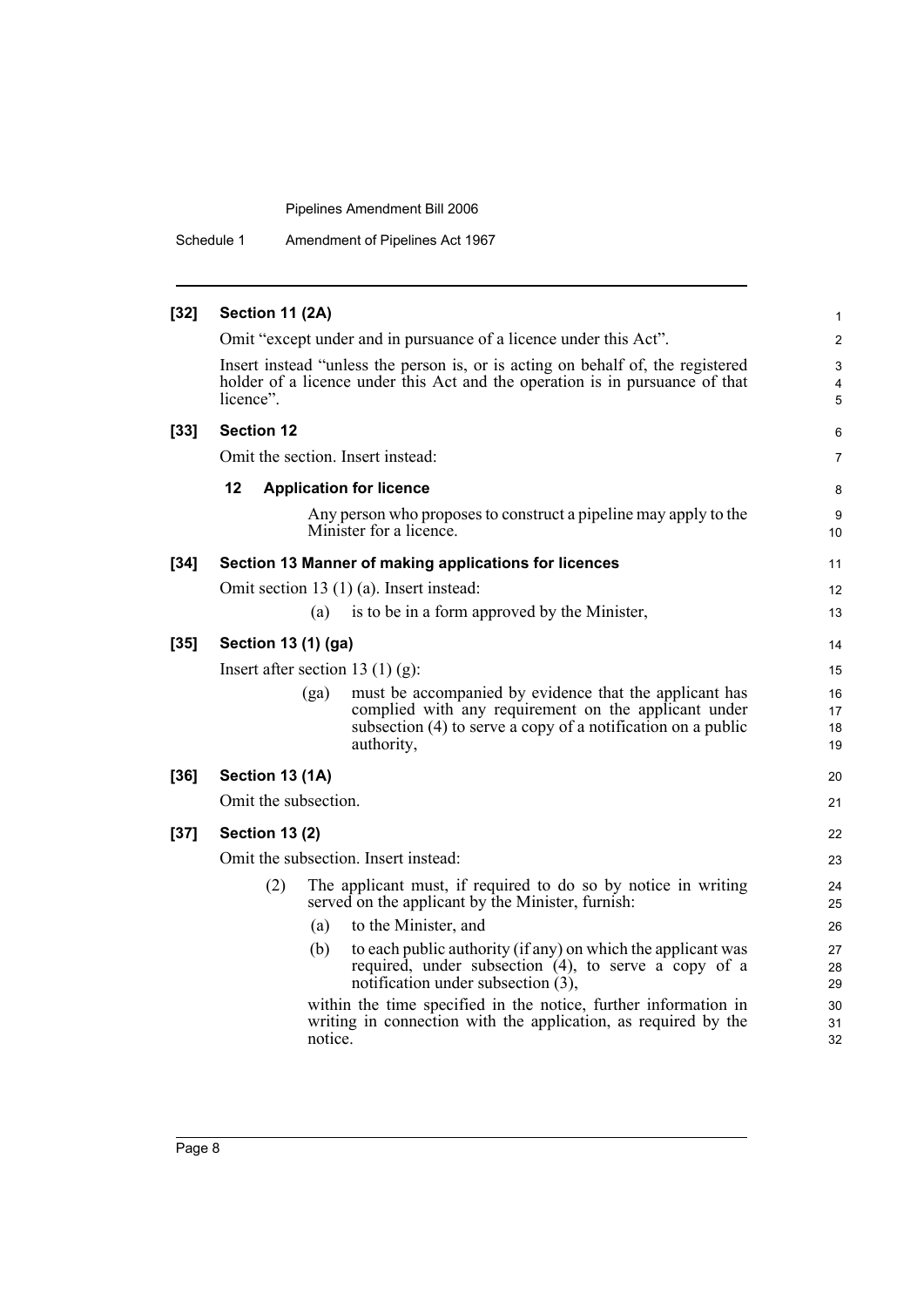| <b>Section 13 (3)</b>                                                                                                                                                                                                   |  |
|-------------------------------------------------------------------------------------------------------------------------------------------------------------------------------------------------------------------------|--|
| Omit "in or to the effect of the prescribed form setting forth the particulars<br>provided for by that form in relation to the proposed application".                                                                   |  |
| Insert instead "setting out particulars of the proposed application".                                                                                                                                                   |  |
| <b>Section 13 (4)</b>                                                                                                                                                                                                   |  |
| Omit the subsection. Insert instead:                                                                                                                                                                                    |  |
| If the regulations so require, a copy of the notification under<br>(4)<br>subsection (3) must be served by the applicant on such public<br>authorities as may be prescribed within such period as may be<br>prescribed. |  |
| Section 13A Amendment of application for licence by inclusion or<br>exclusion of lands                                                                                                                                  |  |
| Omit "(whether the applicant for the licence is or has been the holder of a<br>permit in respect of those lands or not)" from section 13A (1).                                                                          |  |
| Section 13A (2)                                                                                                                                                                                                         |  |
| Omit ", whether before or after the commencement of section 3 of the<br>Pipelines (Amendment) Act 1977,".                                                                                                               |  |
| Section 13A (3) (a)                                                                                                                                                                                                     |  |
| Omit the paragraph. Insert instead:                                                                                                                                                                                     |  |
| be in a form approved by the Minister,<br>(a)                                                                                                                                                                           |  |
| Section 13A (4) (a)                                                                                                                                                                                                     |  |
| Omit "on lands in respect of which the applicant is or has been the holder of a<br>permit".                                                                                                                             |  |
| Section 13A (4) (d)                                                                                                                                                                                                     |  |
| Omit "and".                                                                                                                                                                                                             |  |
| Section 13A (4) (da)                                                                                                                                                                                                    |  |
| Insert after section $13A(4)(d)$ :                                                                                                                                                                                      |  |
| must be accompanied by evidence that the applicant has<br>(da)<br>complied with any requirement on the applicant under<br>subsection $(8)$ to serve a copy of a notification on a public<br>authority, and              |  |
|                                                                                                                                                                                                                         |  |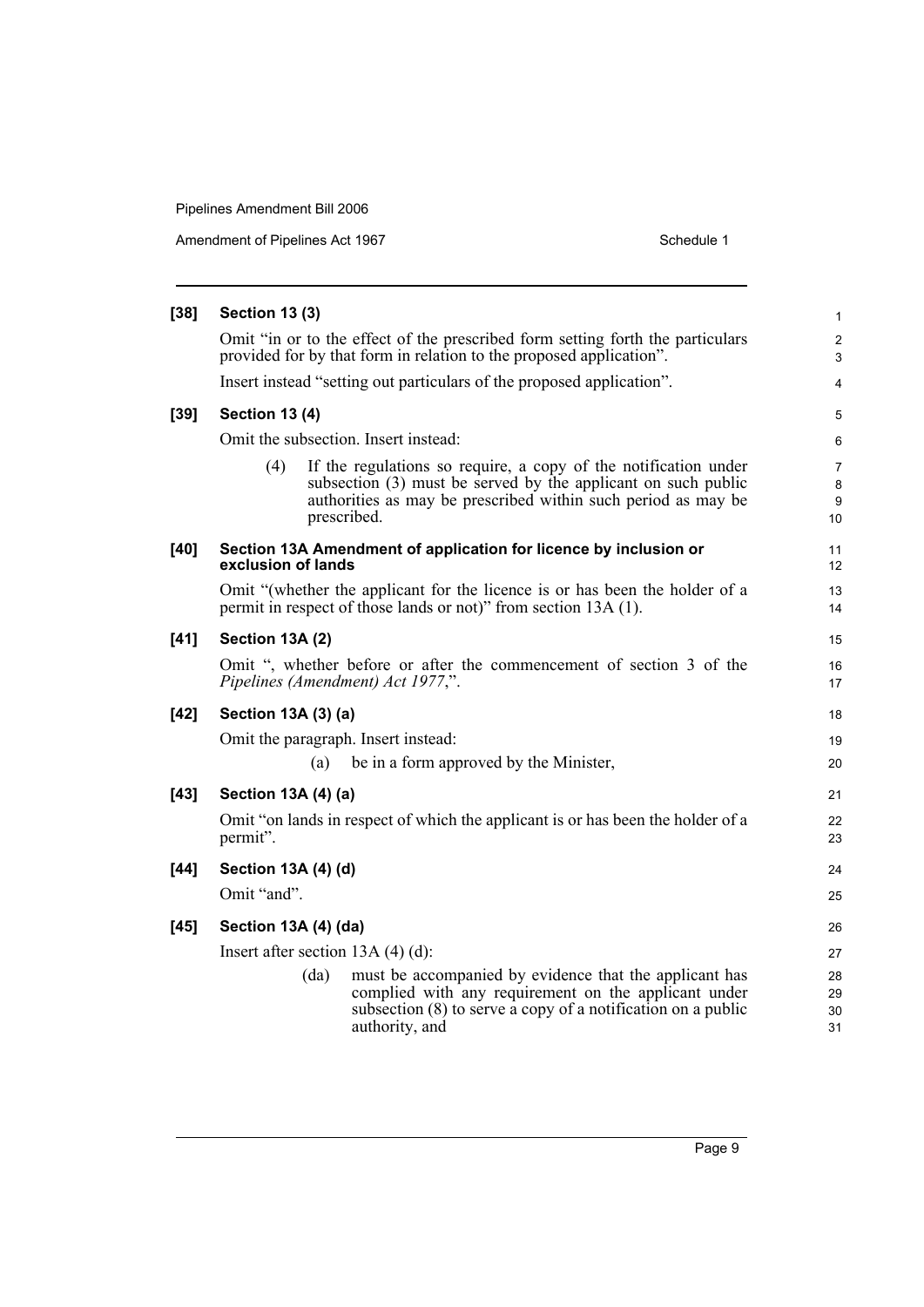Schedule 1 Amendment of Pipelines Act 1967

| $[46]$ | Section 13A (7)                                                               |                                                                                                                                                                                                                                        |                                |  |  |  |
|--------|-------------------------------------------------------------------------------|----------------------------------------------------------------------------------------------------------------------------------------------------------------------------------------------------------------------------------------|--------------------------------|--|--|--|
|        |                                                                               | Omit "in or to the effect of the prescribed form setting forth the particulars<br>provided for in that form in relation to the proposed further application".                                                                          | $\overline{2}$<br>3            |  |  |  |
|        | Insert instead "setting out particulars of the proposed further application". |                                                                                                                                                                                                                                        |                                |  |  |  |
| $[47]$ | Section 13A (8) and (9)                                                       |                                                                                                                                                                                                                                        |                                |  |  |  |
|        |                                                                               | Omit the subsections. Insert instead:                                                                                                                                                                                                  | 6                              |  |  |  |
|        | (8)                                                                           | If the regulations so require, a copy of a notification under<br>subsection (7) must be served by the applicant on such public<br>authorities as may be prescribed within such period as may be<br>prescribed.                         | $\overline{7}$<br>8<br>9<br>10 |  |  |  |
|        | (9)                                                                           | The applicant must, if required to do so by notice in writing<br>served on the applicant by the Minister, furnish:                                                                                                                     | 11<br>12                       |  |  |  |
|        |                                                                               | to the Minister, and<br>(a)                                                                                                                                                                                                            | 13                             |  |  |  |
|        |                                                                               | to each public authority (if any) on which the applicant was<br>(b)<br>required, by subsection (8), to serve a copy of a<br>notification under subsection (7),                                                                         | 14<br>15<br>16                 |  |  |  |
|        |                                                                               | within the time specified in the notice, further information in<br>writing in connection with the application, as required by the<br>notice.                                                                                           | 17<br>18<br>19                 |  |  |  |
| $[48]$ |                                                                               | Section 13A (11) (b) and (12) (b)                                                                                                                                                                                                      | 20                             |  |  |  |
|        |                                                                               | Omit "section 12 (1)" wherever occurring. Insert instead "section 12".                                                                                                                                                                 | 21                             |  |  |  |
| $[49]$ |                                                                               | Section 13B Amendment of application for licence in other cases                                                                                                                                                                        | 22                             |  |  |  |
|        |                                                                               | Omit ", whether before or after the commencement of section 3 of the<br>Pipelines (Amendment) Act 1977," from section 13B (1).                                                                                                         | 23<br>24                       |  |  |  |
| [50]   |                                                                               | Section 13B (3) and (4)                                                                                                                                                                                                                | 25                             |  |  |  |
|        |                                                                               | Omit the subsections. Insert instead:                                                                                                                                                                                                  | 26                             |  |  |  |
|        | (3)                                                                           | If the regulations so require, a copy of an instrument served on<br>the Minister under subsection $(1)$ must be served by the applicant<br>on such public authorities as may be prescribed within such<br>period as may be prescribed. | 27<br>28<br>29<br>30           |  |  |  |
|        | (4)                                                                           | The applicant must, if required to do so by notice in writing<br>served on the applicant by the Minister, furnish:<br>to the Minister, and<br>(a)                                                                                      | 31<br>32<br>33                 |  |  |  |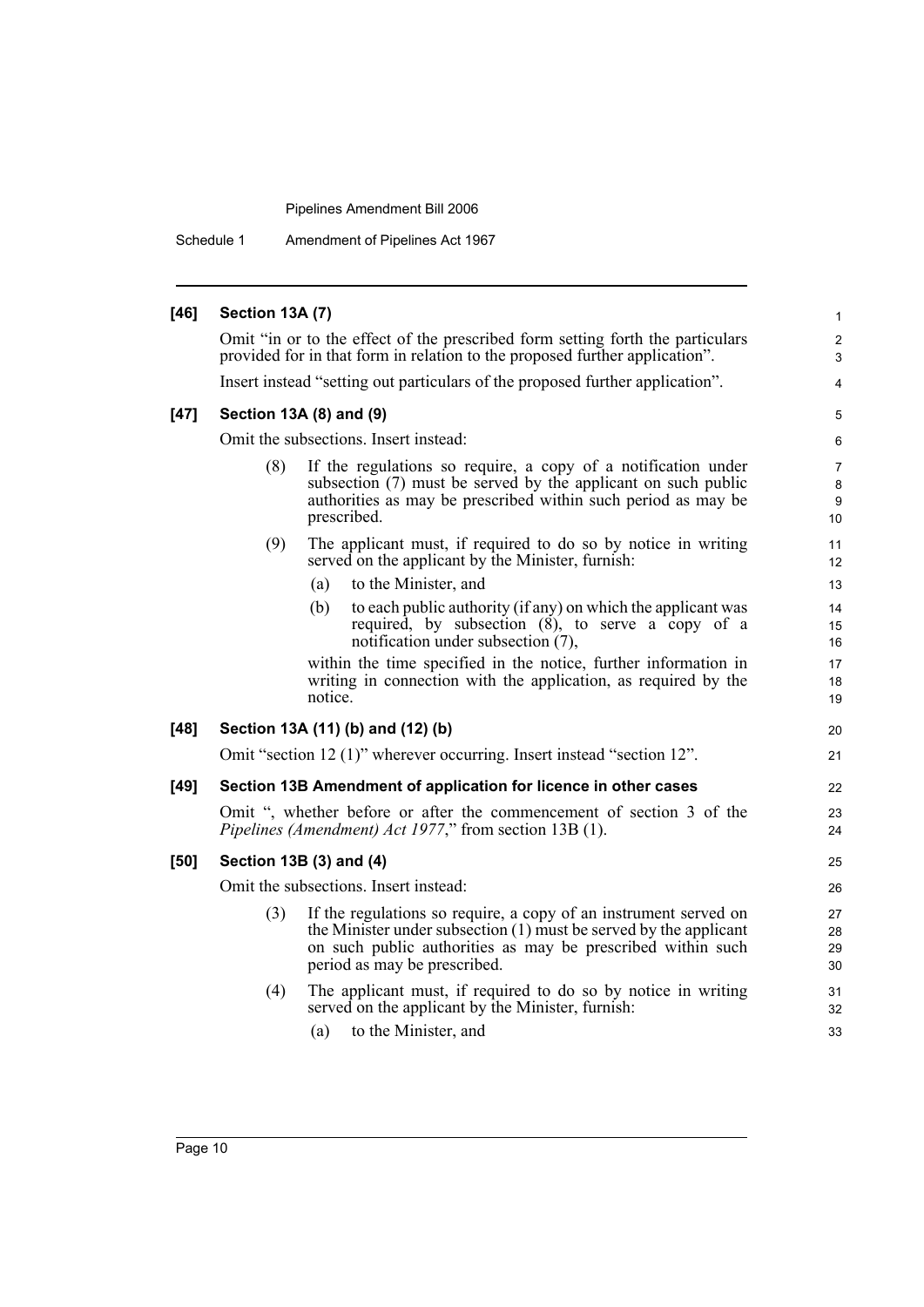Amendment of Pipelines Act 1967 Schedule 1

1

3 4 5

(b) to each public authority (if any) on which the applicant was required, by subsection  $(3)$ , to serve a copy of an instrument under subsection (1), within the time specified in the notice, further information in writing in connection with the application, as required by the notice. **[51] Section 14** Omit the section. Insert instead: **14 Grant of licence** (1) If the Minister is satisfied that: (a) an application for a licence has been made in compliance with section 13 (or if there was a non-compliance, it was in respect of a requirement of section 13  $(1)$  or  $(2)$  and was not material), and (b) if that application was amended, the application for the amendment was made in compliance with section 13A (or if there was a non-compliance, it was in respect of a requirement of section 13A  $(3)$ ,  $(4)$ ,  $(5)$  or  $(9)$  and was not material), and (c) if an instrument has been served on the Minister under section 13B, the instrument complied with section 13B, and (d) the lands, or the easements, specified in the application for the licence: (i) are vested in the applicant, or (ii) are available, in accordance with section 22, for compulsory acquisition, and (e) the applicant has made provision, or given security in addition to any other security required by this Act, for the payment: (i) of compensation and any interest payable in respect of any lands, or easements, that are available for compulsory acquisition, and (ii) of all charges and expenses necessary for or incidental to the compulsory acquisition of those lands or easements, the Minister may grant a licence in relation to the lands, including 2 6 7 8 9 10 11  $12$ 13 14 15 16 17 18 19  $20$ 21 22 23 24 25 26 27 28 29 30 31 32 33 34 35 36 37 38

those the subject of easements, specified in the application or such of those lands as he or she thinks fit.

39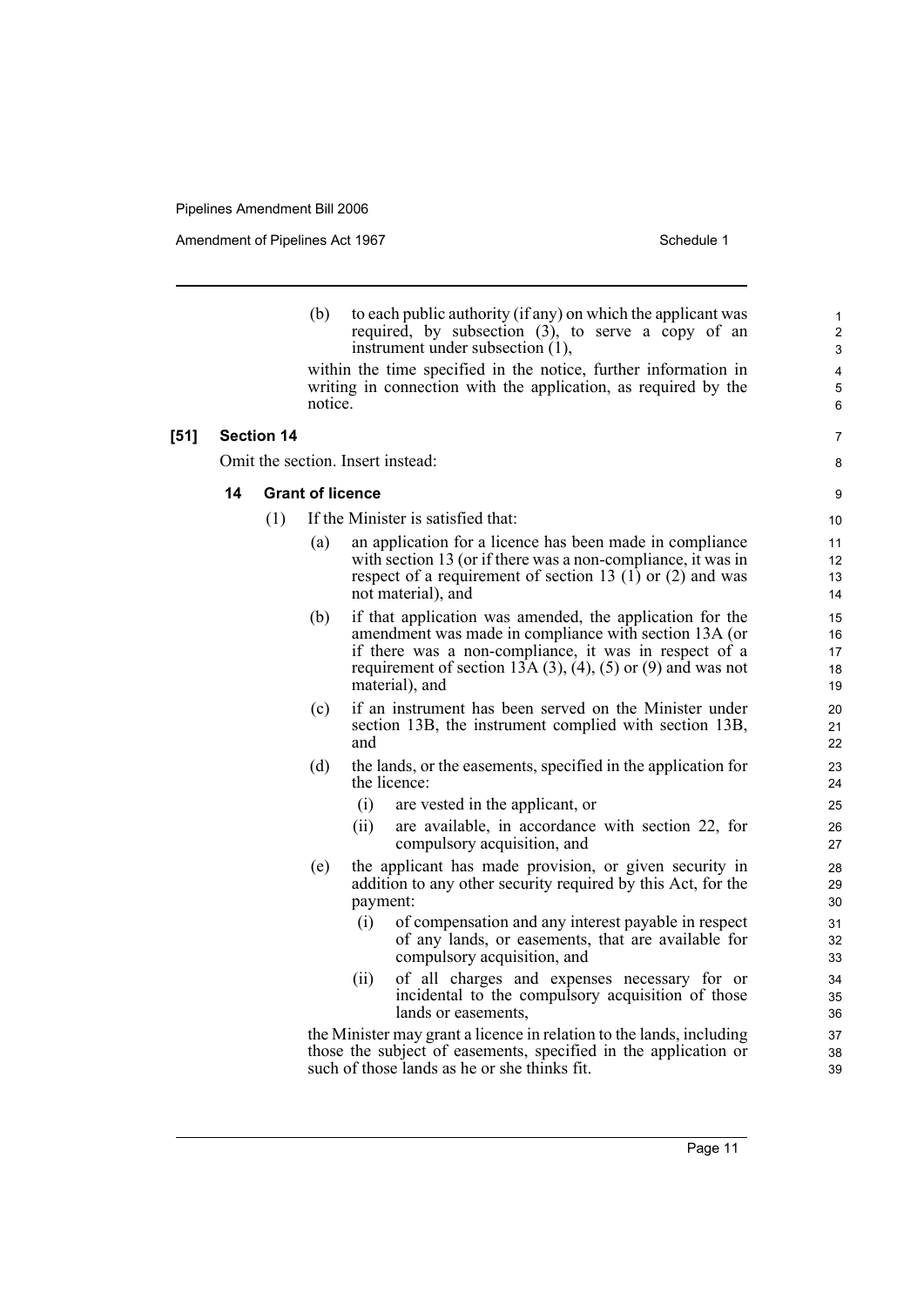| Schedule 1 | Amendment of Pipelines Act 1967 |
|------------|---------------------------------|
|------------|---------------------------------|

|      | (2)                 | The Minister may refuse an application for a licence, but only if<br>the Minister has:                                                                                                              | 1<br>$\overline{2}$ |
|------|---------------------|-----------------------------------------------------------------------------------------------------------------------------------------------------------------------------------------------------|---------------------|
|      |                     | given the applicant at least one month's written notice of<br>(a)<br>his or her intention to refuse the application, and                                                                            | 3<br>4              |
|      |                     | served a copy of the notice on such other persons, if any,<br>(b)<br>as he or she thinks fit, and                                                                                                   | 5<br>6              |
|      |                     | in the notice:<br>(c)                                                                                                                                                                               | 7                   |
|      |                     | (i)<br>given particulars of the reasons for the intention, and                                                                                                                                      | 8                   |
|      |                     | (ii)<br>specified a period within which the applicant or a<br>person on whom a copy of the notice is served may<br>make written submissions to the Minister with<br>respect to the application, and | 9<br>10<br>11<br>12 |
|      |                     | taken into account any written submissions made to the<br>(d)<br>Minister within the specified period.                                                                                              | 13<br>14            |
|      | (3)                 | If an application for a licence is refused, the whole, or such part<br>as the Minister determines, of the fee referred to in section<br>$13(1)(i)$ is to be refunded to the applicant.              | 15<br>16<br>17      |
| [52] |                     | <b>Section 15 Conditions of licence</b>                                                                                                                                                             | 18                  |
|      |                     | Omit "Governor" from section 15 (1). Insert instead "Minister".                                                                                                                                     | 19                  |
| [53] |                     | <b>Section 16 Renewal of licence</b>                                                                                                                                                                | 20                  |
|      | Omit the section.   |                                                                                                                                                                                                     | 21                  |
| [54] |                     | Section 17 Duration, review and effect of licence                                                                                                                                                   | 22                  |
|      |                     | Omit section 17 (1). Insert instead:                                                                                                                                                                | 23                  |
|      | (1)                 | A licence comes into force on the day specified for the purpose<br>in the licence and remains in force until it is cancelled or<br>surrendered.                                                     | 24<br>25<br>26      |
|      | (1A)                | The Minister may review a licence at intervals of not less than 21<br>years, with the first review of a licence commencing after the<br>twenty-first anniversary of the issue of the licence.       | 27<br>28<br>29      |
| [55] |                     | Section 18 Variation of licence area                                                                                                                                                                | 30                  |
|      |                     | Omit "by an application to the Governor made by instrument in writing served<br>on the Minister, apply" from section 18 (2).                                                                        | 31<br>32            |
|      |                     | Insert instead "apply to the Minister in writing".                                                                                                                                                  | 33                  |
| [56] | Section 18 (3) (a)  |                                                                                                                                                                                                     | 34                  |
|      | Omit the paragraph. |                                                                                                                                                                                                     | 35                  |
|      |                     |                                                                                                                                                                                                     |                     |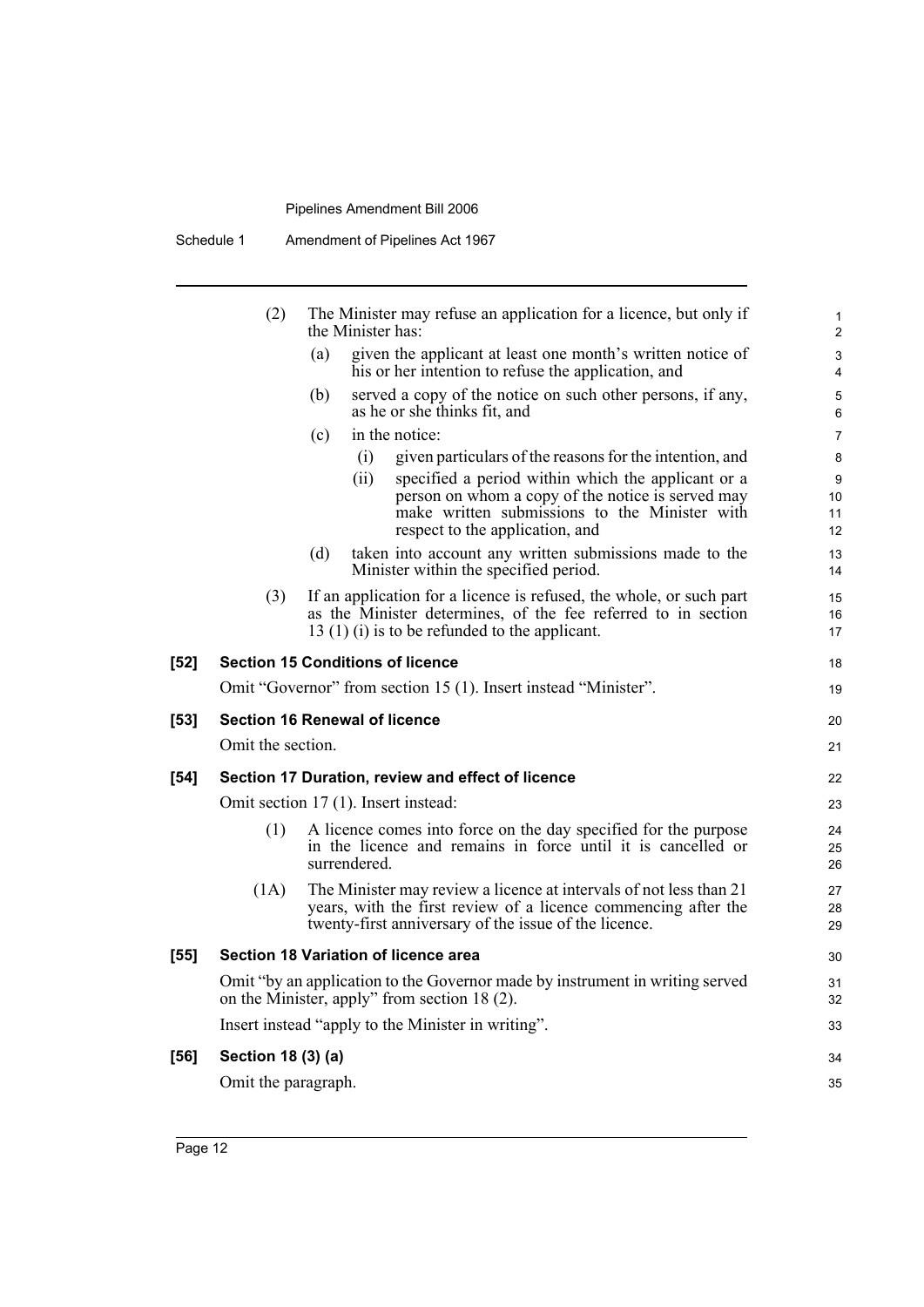| $[57]$ | Section 18 (4) (a) (i)                                                                                                          |                                                                                                                                                                                                          |                    |  |  |
|--------|---------------------------------------------------------------------------------------------------------------------------------|----------------------------------------------------------------------------------------------------------------------------------------------------------------------------------------------------------|--------------------|--|--|
|        | Omit "on lands in respect of which the applicant is or has been, as mentioned<br>in section 12 $(1)$ , the holder of a permit". |                                                                                                                                                                                                          |                    |  |  |
| $[58]$ |                                                                                                                                 | Section 18 (4) (d)                                                                                                                                                                                       | $\overline{4}$     |  |  |
|        | Omit "and".                                                                                                                     |                                                                                                                                                                                                          | 5                  |  |  |
| [59]   |                                                                                                                                 | Section 18 (4) (da)                                                                                                                                                                                      | 6                  |  |  |
|        |                                                                                                                                 | Insert after section 18 $(4)$ $(d)$ :                                                                                                                                                                    | 7                  |  |  |
|        |                                                                                                                                 | (da)<br>must be accompanied by evidence that the applicant has<br>complied with any requirement on the applicant under<br>subsection (8) to serve a copy of a notification on a public<br>authority, and | 8<br>9<br>10<br>11 |  |  |
| [60]   | <b>Section 18 (7)</b>                                                                                                           |                                                                                                                                                                                                          | 12                 |  |  |
|        |                                                                                                                                 | Omit "in or to the effect of the prescribed form setting forth the particulars<br>provided for by that form in relation to the proposed application".                                                    | 13<br>14           |  |  |
|        |                                                                                                                                 | Insert instead "setting out particulars of the proposed application".                                                                                                                                    | 15                 |  |  |
| [61]   |                                                                                                                                 | Section 18 (8) and (9)                                                                                                                                                                                   | 16                 |  |  |
|        |                                                                                                                                 | Omit the subsections. Insert instead:                                                                                                                                                                    | 17                 |  |  |
|        | (8)                                                                                                                             | If the regulations so require, a copy of a notification under<br>subsection (7) must be served on such public authorities as may<br>be prescribed.                                                       | 18<br>19<br>20     |  |  |
|        | (9)                                                                                                                             | The applicant must, if required to do so by notice in writing<br>served on the applicant by the Minister, furnish:                                                                                       | 21<br>22           |  |  |
|        |                                                                                                                                 | to the Minister, and<br>(a)                                                                                                                                                                              | 23                 |  |  |
|        |                                                                                                                                 | to each public authority (if any) on which the applicant was<br>(b)<br>required, under subsection (8), to serve a copy of a<br>notification under subsection (7),                                        | 24<br>25<br>26     |  |  |
|        |                                                                                                                                 | within the time specified in the notice, further information in<br>writing in connection with the application, as required by the<br>notice.                                                             | 27<br>28<br>29     |  |  |
| $[62]$ | <b>Section 19</b>                                                                                                               |                                                                                                                                                                                                          | 30                 |  |  |
|        |                                                                                                                                 | Omit the section. Insert instead:                                                                                                                                                                        | 31                 |  |  |
|        | 19                                                                                                                              | <b>Grant of application for variation</b>                                                                                                                                                                | 32                 |  |  |
|        | (1)                                                                                                                             | If an application is made for a variation of a licence area by<br>including additional lands and the Minister is satisfied that:                                                                         | 33<br>34           |  |  |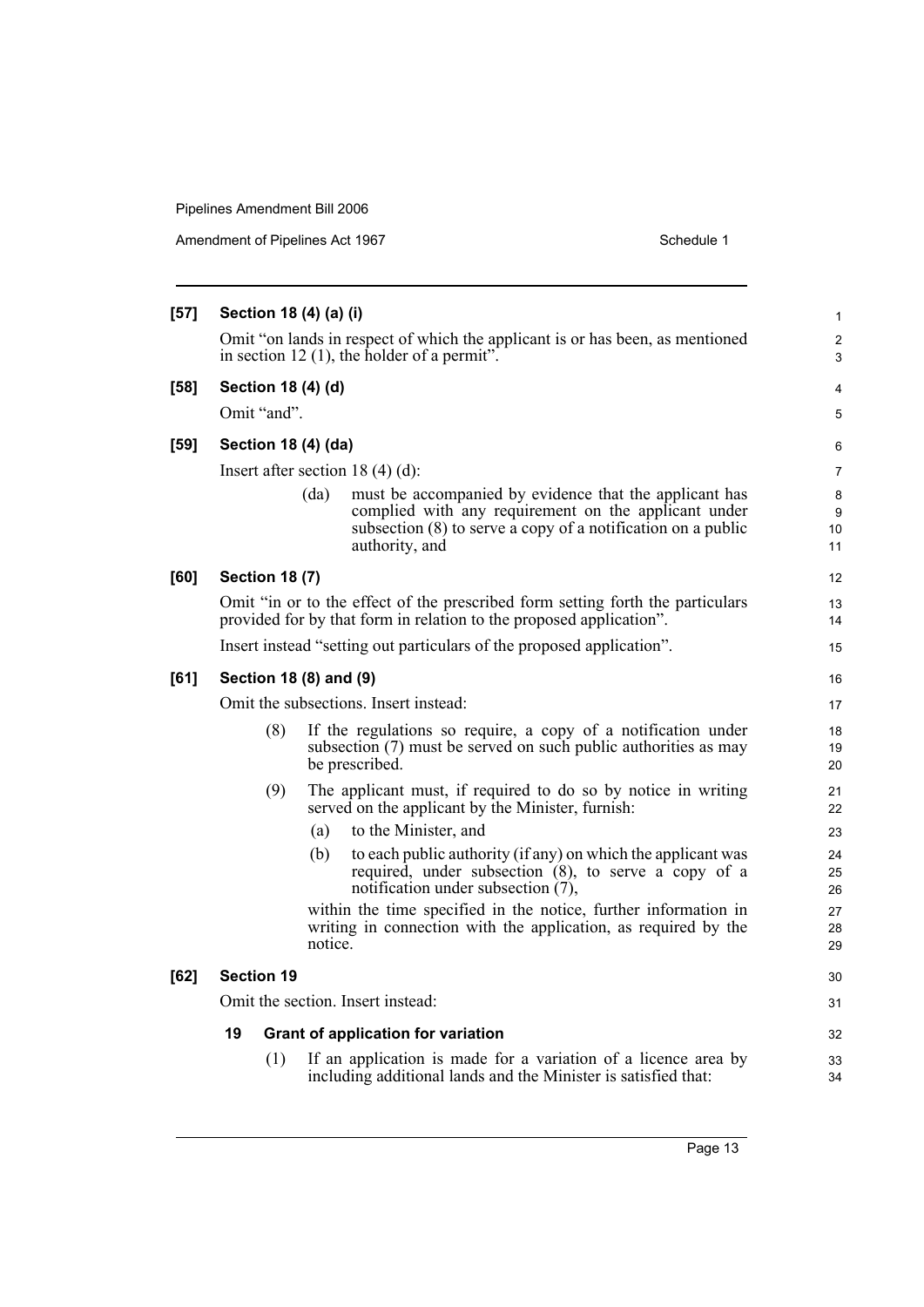|     | (a)  |             | the application was made in compliance with section 18<br>(or if there was a non-compliance, it was in respect of a<br>requirement of section 18 $(3)$ , $(4)$ , $(5)$ or $(9)$ and was not | $\mathbf{1}$<br>2<br>3 |
|-----|------|-------------|---------------------------------------------------------------------------------------------------------------------------------------------------------------------------------------------|------------------------|
|     |      |             | material), and                                                                                                                                                                              | 4                      |
|     | (b)  |             | the lands, or the easements, specified in the application:<br>are vested in the applicant, or                                                                                               | 5                      |
|     |      | (i)<br>(ii) | are available, in accordance with section 22, for                                                                                                                                           | 6                      |
|     |      |             | compulsory acquisition, and                                                                                                                                                                 | 7<br>8                 |
|     | (c)  | payment:    | the applicant has made provision, or given security in<br>addition to any other security required by this Act, for the                                                                      | 9<br>10<br>11          |
|     |      | (i)         | of compensation and any interest payable in respect<br>of any lands, or easements, that are available for<br>compulsory acquisition, and                                                    | 12<br>13<br>14         |
|     |      | (ii)        | of all charges and expenses necessary for or<br>incidental to the compulsory acquisition of those<br>lands or easements,                                                                    | 15<br>16<br>17         |
|     |      |             | the Minister may:                                                                                                                                                                           | 18                     |
|     | (d)  | $\alpha$ r  | where the application is for a variation (not being a minor<br>variation, as defined in section $18(1)$ of the licence area,                                                                | 19<br>20<br>21         |
|     | (e)  |             | where the application is for a minor variation, after taking<br>into account any written submissions made under section<br>$18(10)(c)$ ,                                                    | 22<br>23<br>24         |
|     |      |             | grant the application in relation to the lands, including those the<br>subject of easements, specified in the application, or such of<br>those lands as he or she thinks fit.               | 25<br>26<br>27         |
| (2) | has: |             | The Minister may refuse an application made under section<br>18 (4), but only if, before refusing the application, the Minister                                                             | 28<br>29<br>30         |
|     | (a)  |             | given the applicant at least one month's written notice of<br>the intention to refuse the application, and                                                                                  | 31<br>32               |
|     | (b)  |             | served a copy of the notice on such other persons, if any,<br>as he or she thinks fit, and                                                                                                  | 33<br>34               |
|     | (c)  |             | in the notice:                                                                                                                                                                              | 35                     |
|     |      | (i)         | given particulars of the reasons for the intended<br>refusal, and                                                                                                                           | 36<br>37               |
|     |      | (i)         | specified a period within which the applicant or a<br>person on whom a copy of the notice is served may<br>make written submissions to the Minister with<br>respect to the application, and | 38<br>39<br>40<br>41   |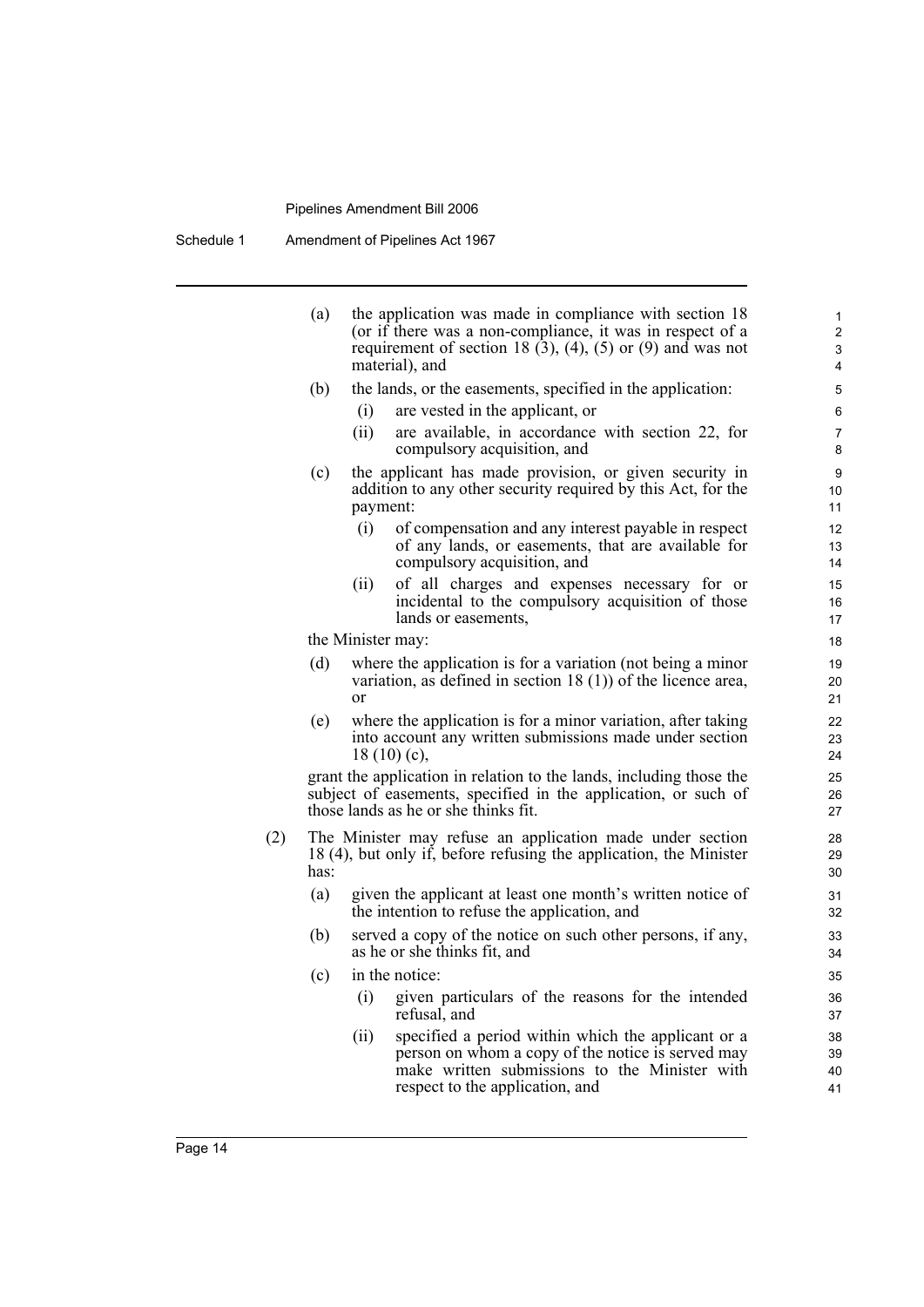Amendment of Pipelines Act 1967 Schedule 1

- (d) taken into account any written submissions made to the Minister within the specified period.
- (3) If an application is made for a variation of the licence area by excluding lands, the Minister may, after taking into account any written submissions made under section 18  $(10)$  (c), grant the application to such extent as he or she thinks fit.
- (4) If a licence area is varied:
	- (a) by including additional lands, the additional lands are, for the purposes of this Act, taken to be lands specified in the licence in respect of that licence area, or
	- (b) by excluding lands, the excluded lands are, for the purposes of this Act, taken not to be lands specified in the licence in respect of that licence area.
- (5) If an application under section 18 is refused, the whole, or such part as the Minister determines, of the fee referred to in section 18 (3) (d) is to be refunded to the applicant.
- (6) An application for the variation of a licence area by including additional lands may be granted subject to such conditions as the Minister thinks fit and specifies in the instrument granting the application.
- (7) Without limiting the generality of subsection (6), the conditions may include any of the kind referred to in section 15 (2).
- (8) If an application is made for the variation of a licence area by both including additional lands and excluding lands, the provisions of section 18 that are applicable to an application for a variation:
	- (a) including additional lands, and the provisions of this section that are applicable to the granting of such an application, apply in respect of so much of the application and its granting as relates to the inclusion of additional lands, and
	- (b) excluding lands, and the provisions of this section that are applicable to the granting of such an application, apply in respect of so much of the application and its granting as relates to the exclusion of lands.

#### **[63] Section 21 Vesting of lands or easements in licensee** Omit "Governor" from section 21 (1). Insert instead "Minister". 36 37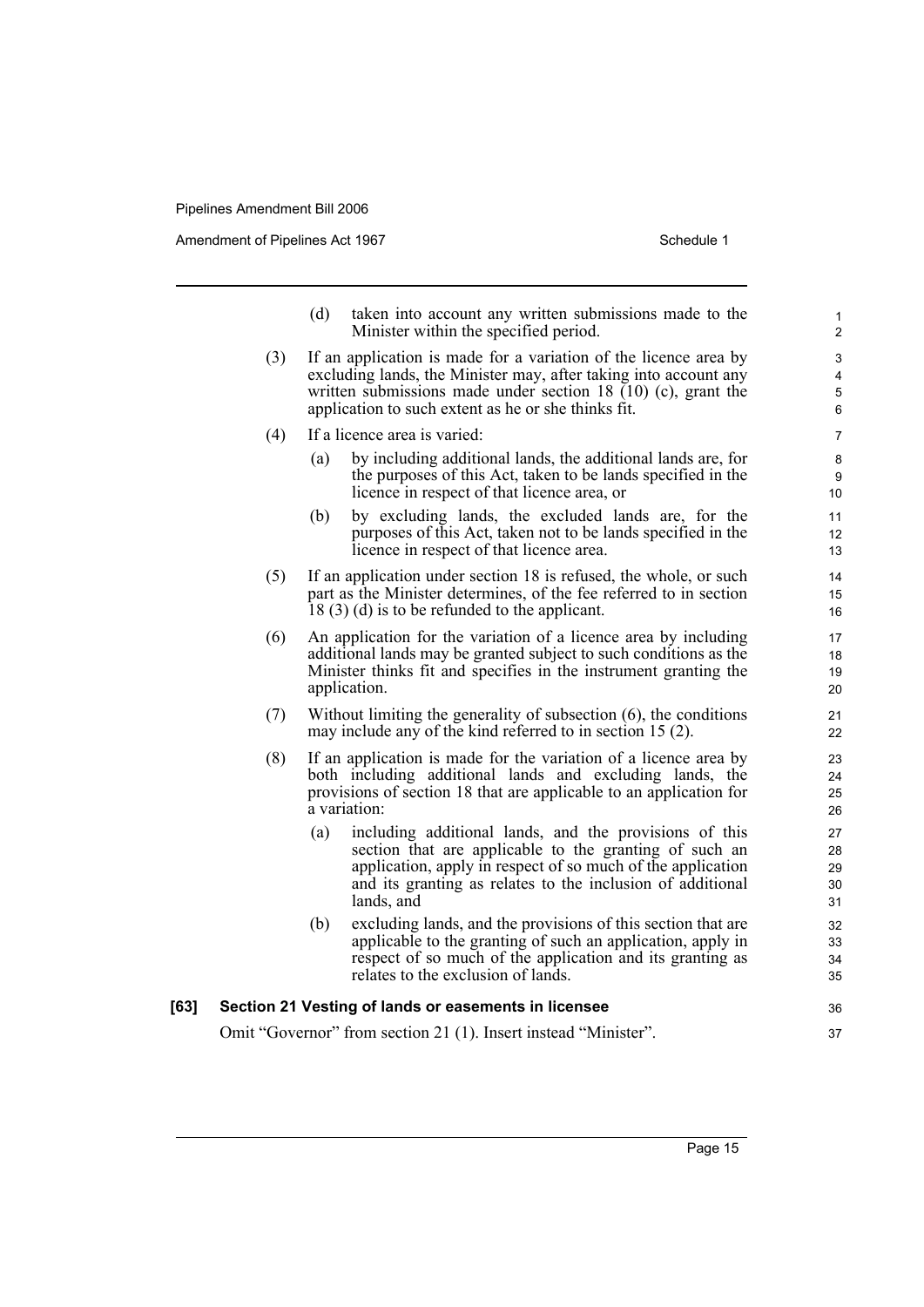Schedule 1 Amendment of Pipelines Act 1967

| [64]   | Section 22 Availability of certain land etc for compulsory acquisition                                                                                                                                                                           | 1                   |
|--------|--------------------------------------------------------------------------------------------------------------------------------------------------------------------------------------------------------------------------------------------------|---------------------|
|        | Omit "grants a certificate referred to in section 14 (1) or section 19 (1)" from<br>section $22(1)(a)(i)$ and (c) wherever occurring.                                                                                                            | $\overline{2}$<br>3 |
|        | Insert instead "determines an application under section 14 or 19".                                                                                                                                                                               | $\overline{4}$      |
| [65]   | Section 22 (1) (a) (ii) and (b) (ii)                                                                                                                                                                                                             | 5                   |
|        | Omit "referred to the Governor" wherever occurring.                                                                                                                                                                                              | 6                   |
|        | Insert instead "determined by the Minister".                                                                                                                                                                                                     | 7                   |
| [66]   | Section 22 (1) (b) (i)                                                                                                                                                                                                                           | 8                   |
|        | Omit "grants a certificate referred to in section 14 (1) or section 19 (1) (or, if<br>the public authority and the owner have agreed that the land is available for<br>acquisition, at any time before the Minister grants such a certificate)". | 9<br>10<br>11       |
|        | Insert instead "determines an application under section 14 or 19 (or, if the<br>public authority and the owner have agreed that the land is available for<br>acquisition, at any time before the Minister makes such a determination)".          | 12<br>13<br>14      |
| [67]   | <b>Section 22A Compensation</b>                                                                                                                                                                                                                  | 15                  |
|        | Omit "a Constructing Authority" from section 22A (4).                                                                                                                                                                                            | 16                  |
|        | Insert instead "an authority".                                                                                                                                                                                                                   | 17                  |
| [68]   | Section 23 Directions as to the conveyance of substances                                                                                                                                                                                         | 18                  |
|        | Omit section 23 $(2)$ $(a)$ .                                                                                                                                                                                                                    | 19                  |
| [69]   | <b>Section 23 (7)</b>                                                                                                                                                                                                                            | 20                  |
|        | Insert "as defined by the Gas Pipelines Access (New South Wales) Act 1998"<br>after "Law".                                                                                                                                                       | 21<br>22            |
| $[70]$ | <b>Section 30</b>                                                                                                                                                                                                                                | 23                  |
|        | Omit the section. Insert instead:                                                                                                                                                                                                                | 24                  |
|        | 30<br>Variation of, and exemption from, licence conditions etc                                                                                                                                                                                   | 25                  |
|        | Where:                                                                                                                                                                                                                                           | 26                  |
|        | a licence area or a licence is varied under section 19, or<br>(a)                                                                                                                                                                                | 27                  |
|        | a licensee enters into an agreement referred to in section<br>(b)<br>$23$ , or                                                                                                                                                                   | 28<br>29            |
|        | a licence is cancelled as to part of the pipeline in respect of<br>(c)<br>which it is in force, or                                                                                                                                               | 30<br>31            |
|        |                                                                                                                                                                                                                                                  |                     |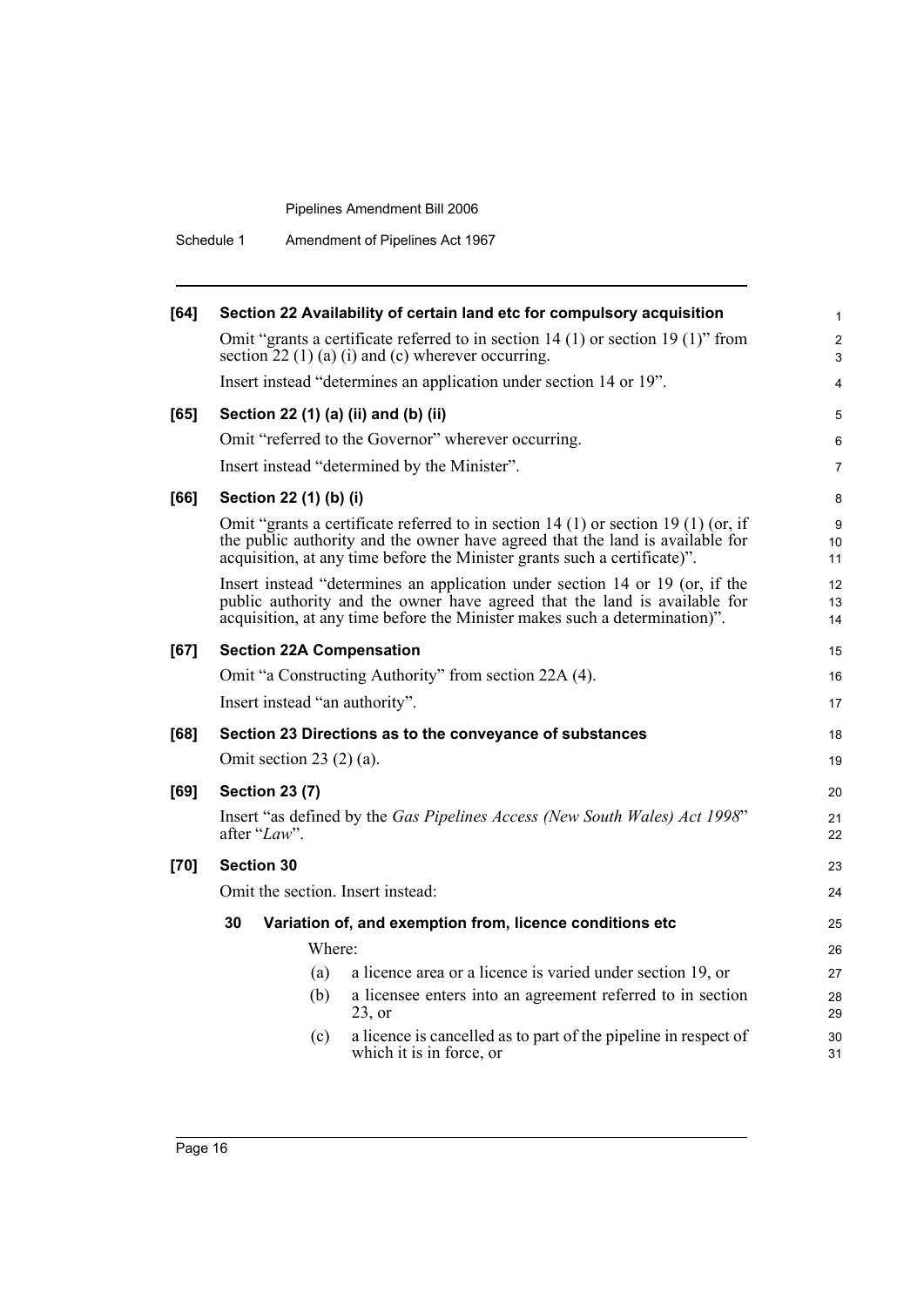|        | (d)<br>the conditions of the licence, or                        | a licensee applies to the Minister for a variation or<br>suspension of, or exemption from compliance with, any of                                                                                                                                                        | 1<br>$\overline{\mathbf{c}}$<br>3 |
|--------|-----------------------------------------------------------------|--------------------------------------------------------------------------------------------------------------------------------------------------------------------------------------------------------------------------------------------------------------------------|-----------------------------------|
|        | (e)                                                             | the Minister reviews a licence under this Act, or                                                                                                                                                                                                                        | 4                                 |
|        | (f)<br>direction or consent to a licensee,                      | the Minister, under this Act or the regulations, gives a                                                                                                                                                                                                                 | 5<br>6                            |
|        | the instrument.                                                 | the Minister may, at any time, by instrument in writing served on<br>the licensee, vary or suspend, or exempt the licensee from<br>compliance with, any of the conditions to which the licence is<br>subject, upon such conditions, if any, as the Minister specifies in | 7<br>8<br>9<br>10<br>11           |
| $[71]$ | <b>Section 31 Surrender of licences</b>                         |                                                                                                                                                                                                                                                                          | 12                                |
|        | served on the Minister, apply" from section 31 (1).             | Omit "by an application to the Governor made by an instrument in writing                                                                                                                                                                                                 | 13<br>14                          |
|        | Insert instead "apply to the Minister in writing".              |                                                                                                                                                                                                                                                                          | 15                                |
| $[72]$ | Section 31 (3) and (4)                                          |                                                                                                                                                                                                                                                                          | 16                                |
|        | Omit "Governor" wherever occurring. Insert instead "Minister".  |                                                                                                                                                                                                                                                                          | 17                                |
| $[73]$ | Section 31A Inquiries into matters relating to pipelines        |                                                                                                                                                                                                                                                                          | 18                                |
|        | Omit "Authority" wherever occurring.                            |                                                                                                                                                                                                                                                                          | 19                                |
|        | Insert instead "Director-General".                              |                                                                                                                                                                                                                                                                          | 20                                |
| $[74]$ | Section 31A (3)                                                 |                                                                                                                                                                                                                                                                          | 21                                |
|        | Omit "it". Insert instead "the Director-General".               |                                                                                                                                                                                                                                                                          | 22                                |
| $[75]$ | the regulations or non-payment of amounts due                   | Section 32 Cancellation of licences for breach of conditions, this Act or                                                                                                                                                                                                | 23<br>24                          |
|        | Omit "Governor" from section 32 (1). Insert instead "Minister". |                                                                                                                                                                                                                                                                          | 25                                |
| $[76]$ | <b>Section 32 (2)</b>                                           |                                                                                                                                                                                                                                                                          | 26                                |
|        | Omit the subsection. Insert instead:                            |                                                                                                                                                                                                                                                                          | 27                                |
|        | (2)                                                             | The Minister is not to cancel a licence unless the Minister has:                                                                                                                                                                                                         | 28                                |
|        | (a)<br>intention, and                                           | given the licensee at least one month's written notice of the<br>intention to cancel the licence and the grounds for that                                                                                                                                                | 29<br>30<br>31                    |
|        | (b)<br>as he or she thinks fit, and                             | served a copy of the notice on such other persons, if any,                                                                                                                                                                                                               | 32<br>33                          |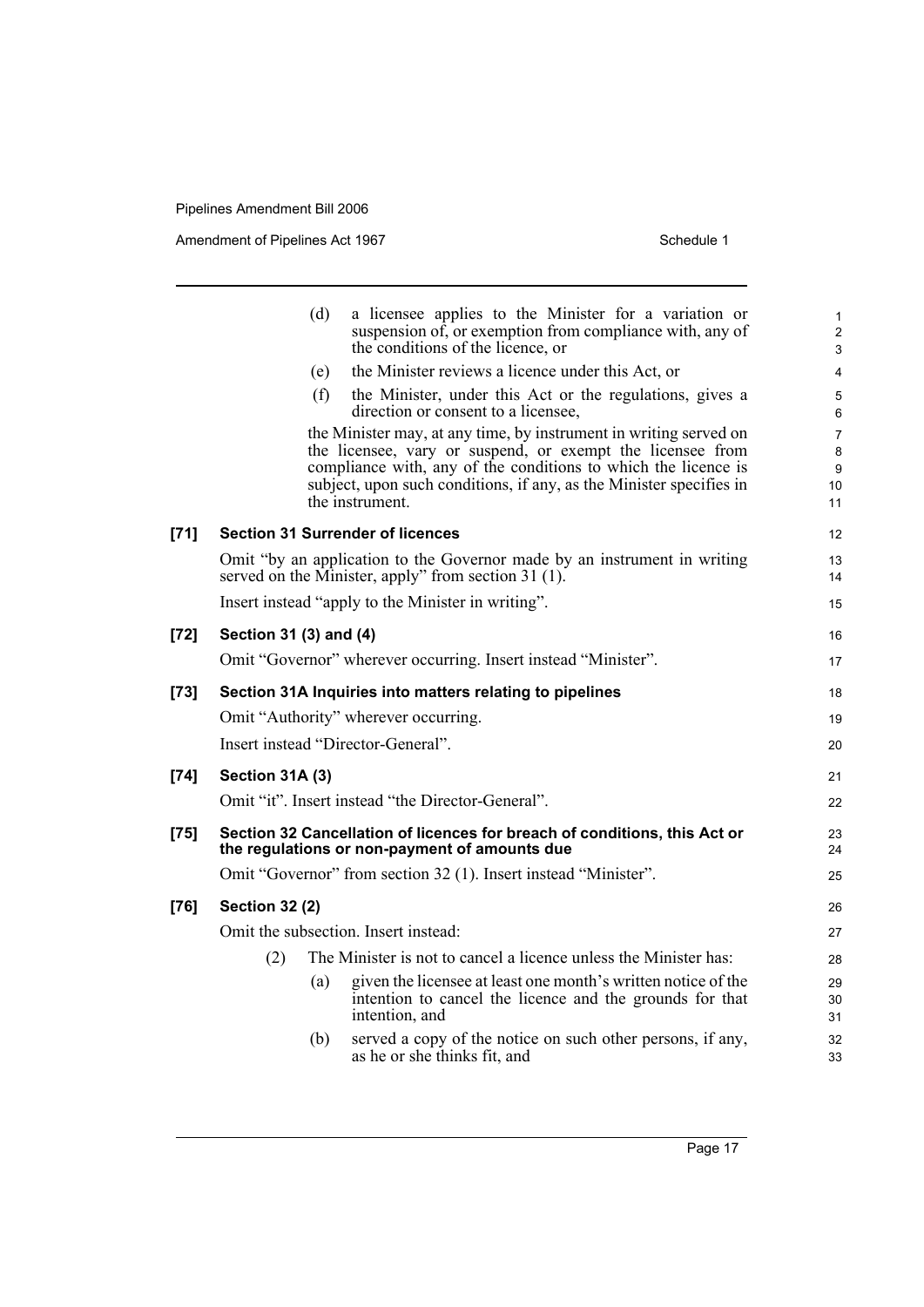Schedule 1 Amendment of Pipelines Act 1967

|      |      | (c) |                      | specified in the notice a period within which the licensee<br>or any person on whom a copy of the notice is served may<br>make written submissions to the Minister with respect to<br>the intended cancellation, and                                                                                                              | 1<br>$\overline{c}$<br>3<br>4      |
|------|------|-----|----------------------|-----------------------------------------------------------------------------------------------------------------------------------------------------------------------------------------------------------------------------------------------------------------------------------------------------------------------------------|------------------------------------|
|      |      | (d) |                      | published in such newspapers as the Minister thinks fit<br>notice of the intended cancellation and grounds, specifying<br>a period within which any person with an interest in land<br>in the licence area may make written submissions to the<br>Minister with respect to the intended cancellation, and                         | 5<br>6<br>$\overline{7}$<br>8<br>9 |
|      |      | (e) |                      | taken into account:                                                                                                                                                                                                                                                                                                               | 10                                 |
|      |      |     | (i)                  | any action taken by the licensee to remove the<br>grounds for the intended cancellation or to prevent<br>the recurrence of similar grounds, and                                                                                                                                                                                   | 11<br>12<br>13                     |
|      |      |     | (ii)                 | any written submissions made to the Minister within<br>the relevant specified period.                                                                                                                                                                                                                                             | 14<br>15                           |
| [77] |      |     |                      | Section 33 Cancellation of licence in public interest                                                                                                                                                                                                                                                                             | 16                                 |
|      |      |     |                      | Omit section 33 $(1)$ – $(3)$ . Insert instead:                                                                                                                                                                                                                                                                                   | 17                                 |
|      | (1)  |     | the public interest. | The Minister may, by written notice served on the licensee,<br>cancel a licence if the Minister considers the cancellation to be in                                                                                                                                                                                               | 18<br>19<br>20                     |
|      | (2)  |     |                      | The cancellation may be:                                                                                                                                                                                                                                                                                                          | 21                                 |
|      |      | (a) |                      | of the Minister's own motion, or                                                                                                                                                                                                                                                                                                  | 22                                 |
|      |      | (b) |                      | on the written recommendation of any State<br>or<br>Commonwealth Minister or any body established by a law<br>of the State or of the Commonwealth, but only if the<br>Minister or body has given security, to the satisfaction of<br>the Minister, for the payment of any amount payable to the<br>licensee under subsection (6). | 23<br>24<br>25<br>26<br>27<br>28   |
|      | (3)  |     | The cancellation:    |                                                                                                                                                                                                                                                                                                                                   | 29                                 |
|      |      | (a) |                      | may be with respect to the whole or part of the pipeline in<br>respect of which the licence is in force, and                                                                                                                                                                                                                      | 30<br>31                           |
|      |      | (b) |                      | takes effect on and from the day specified in the notice of<br>cancellation.                                                                                                                                                                                                                                                      | 32<br>33                           |
|      | (3A) |     | is to consider:      | In determining when the cancellation is to take effect the Minister                                                                                                                                                                                                                                                               | 34<br>35                           |
|      |      | (a) |                      | if there was a recommendation for the cancellation, the<br>reasons for the recommendation, and                                                                                                                                                                                                                                    | 36<br>37                           |
|      |      | (b) |                      | the public interest, and                                                                                                                                                                                                                                                                                                          | 38                                 |
|      |      |     |                      |                                                                                                                                                                                                                                                                                                                                   |                                    |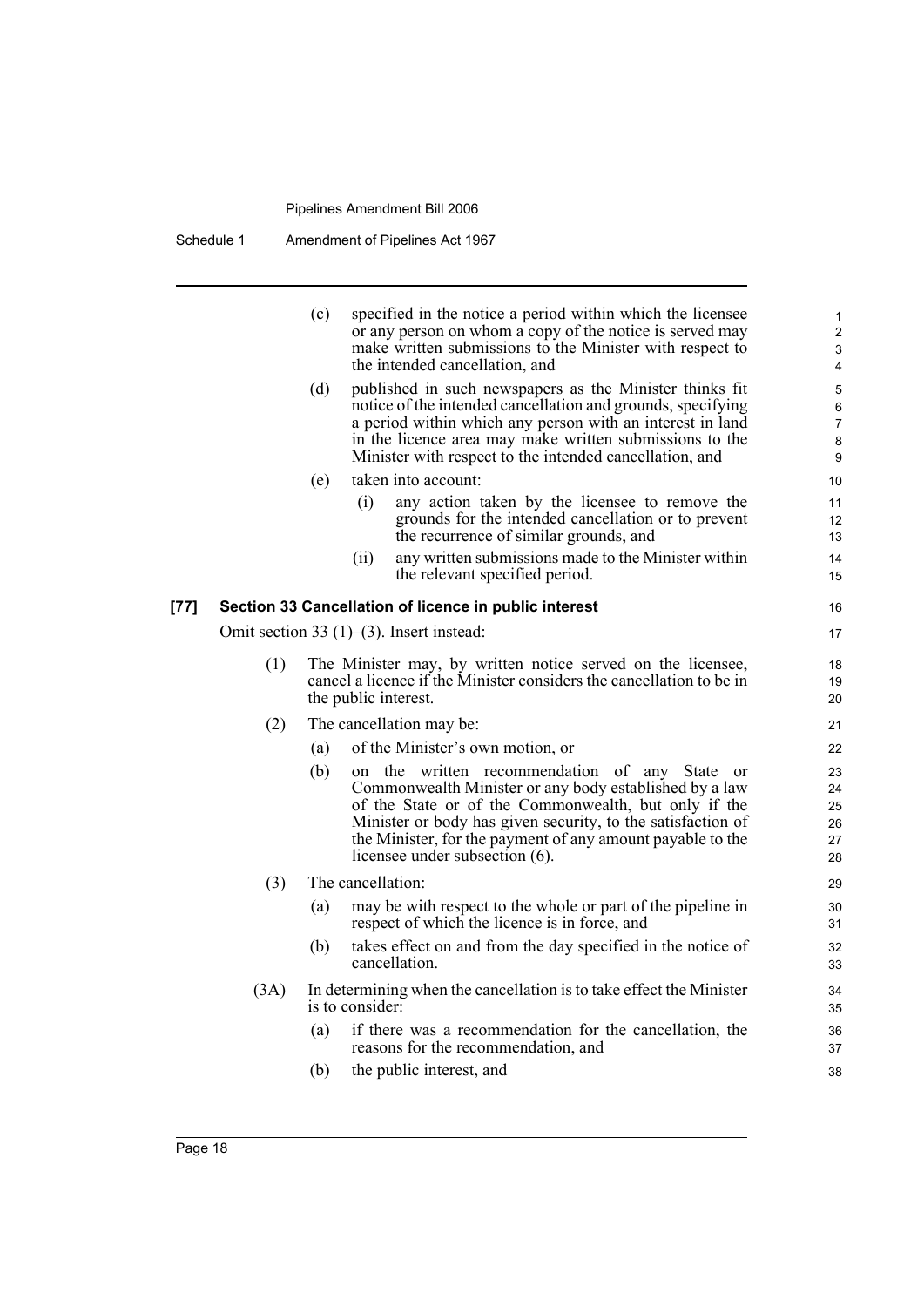|        |                        | (c) | the time it would be likely to take the licensee to replace<br>the pipeline or part of the pipeline as to which the licence<br>is cancelled. | 1<br>$\overline{\mathbf{c}}$<br>3 |
|--------|------------------------|-----|----------------------------------------------------------------------------------------------------------------------------------------------|-----------------------------------|
| $[78]$ | <b>Section 33 (4)</b>  |     |                                                                                                                                              | 4                                 |
|        |                        |     | Omit the subsection. Insert instead:                                                                                                         | 5                                 |
|        | (4)                    |     | If a licence is cancelled under subsection $(1)$ , the licensee may<br>bring proceedings in the Supreme Court:                               | 6<br>7                            |
|        |                        | (a) | where the cancellation was of the Minister's own motion,<br>against the Minister, or                                                         | 8<br>9                            |
|        |                        | (b) | where the cancellation was on a recommendation of a<br>Minister or body, against the Minister or body concerned.                             | 10<br>11                          |
| [79]   | to pipelines           |     | Section 40 Certain provisions of Local Government Act 1993 not to apply                                                                      | 12<br>13                          |
|        | Omit section 40 (2).   |     |                                                                                                                                              | 14                                |
| [80]   | Part 4, heading        |     |                                                                                                                                              | 15                                |
|        | Omit "permits and".    |     |                                                                                                                                              | 16                                |
| [81]   |                        |     | Section 41 Register of licences to be kept                                                                                                   | 17                                |
|        |                        |     | Omit "General Manager of the Authority" wherever occurring.                                                                                  | 18                                |
|        |                        |     | Insert instead "Director-General".                                                                                                           | 19                                |
| [82]   | <b>Section 41 (1)</b>  |     |                                                                                                                                              | 20                                |
|        | Omit "permits and".    |     |                                                                                                                                              | 21                                |
| [83]   | Section 41 (2) and (3) |     |                                                                                                                                              | 22                                |
|        |                        |     | Omit "permit or licence" wherever occurring. Insert instead "licence".                                                                       | 23                                |
| [84]   | Section 41 (2) (b)     |     |                                                                                                                                              | 24                                |
|        | Omit the paragraph.    |     |                                                                                                                                              | 25                                |
| [85]   | Section 41 (2) (c)     |     |                                                                                                                                              | 26                                |
|        |                        |     | Omit "in the case of a licence,".                                                                                                            | 27                                |
| [86]   | Section 41 (2) (f)     |     |                                                                                                                                              | 28                                |
|        | Omit "permittee or".   |     |                                                                                                                                              | 29                                |
| [87]   | Section 41 (3) (a)     |     |                                                                                                                                              | 30                                |
|        |                        |     | Omit "permit or a licence". Insert instead "licence".                                                                                        | 31                                |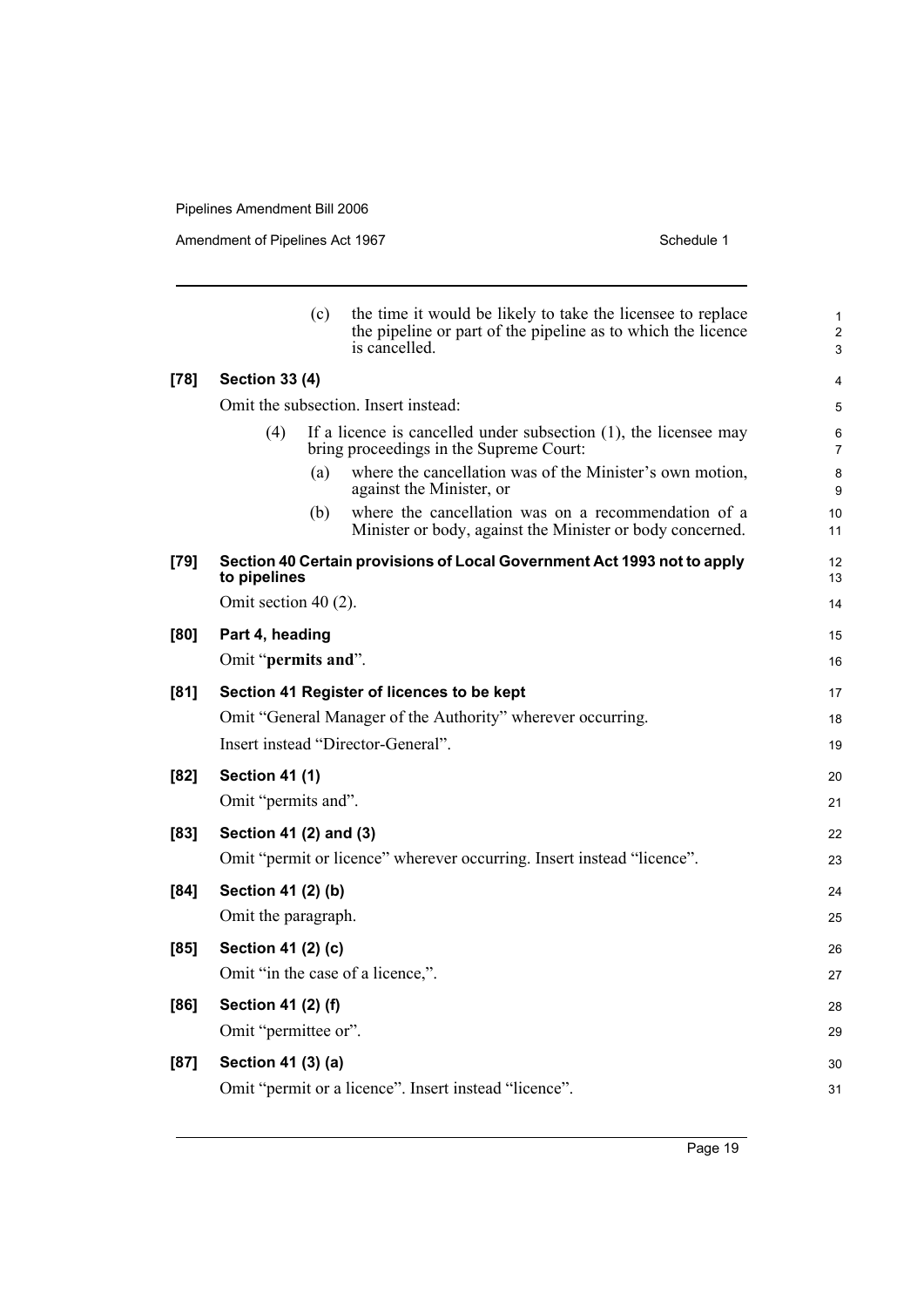| Schedule 1 | Amendment of Pipelines Act 1967 |
|------------|---------------------------------|
|------------|---------------------------------|

| [88]   | Section 41 (4)-(6)                                                             | 1                       |
|--------|--------------------------------------------------------------------------------|-------------------------|
|        | Omit "permit," wherever occurring.                                             | $\overline{\mathbf{c}}$ |
| $[89]$ | Section 42 Approval and registration of transfers                              | 3                       |
|        | Omit "permit or a" wherever occurring in section 42 (1) and (2).               | 4                       |
| [90]   | Section 42 (2), (3) and (9)                                                    | 5                       |
|        | Omit "permit or licence" wherever occurring. Insert instead "licence".         | 6                       |
| [91]   | Section 42 (3) (a) (i)                                                         | 7                       |
|        | Omit the subparagraph. Insert instead:                                         | 8                       |
|        | in a form approved by the Minister, and<br>(i)                                 | 9                       |
| $[92]$ | Section 42 (4), (8) and (10)                                                   | 10                      |
|        | Omit "General Manager of the Authority" wherever occurring.                    | 11                      |
|        | Insert instead "Director-General".                                             | 12                      |
| $[93]$ | <b>Section 42 (4)</b>                                                          | 13                      |
|        | Omit "General Manager thinks". Insert instead "Director-General thinks".       | 14                      |
|        |                                                                                |                         |
| [94]   | <b>Section 42 (5)</b>                                                          | 15                      |
|        | Omit "permit or licence and, in the case of a transfer of a licence,".         | 16                      |
|        | Insert instead "licence and".                                                  | 17                      |
| [95]   | Section 43 Entries in register on devolution of rights of registered holder    | 18                      |
|        | Omit "permit or a" from section 43 (1).                                        | 19                      |
| [96]   | <b>Section 43</b>                                                              | 20                      |
|        | Omit "permit or licence" wherever occurring. Insert instead "licence".         | 21                      |
| $[97]$ | <b>Section 43 (2)</b>                                                          | 22                      |
|        | Omit "General Manager of the Authority". Insert instead "Director-General".    | 23                      |
| $[98]$ | Section 44 Interests not to be created etc except by instruments in<br>writing | 24<br>25                |
|        | Omit "permit or".                                                              | 26                      |
| [99]   | Section 45 Approval and registration of instruments creating etc<br>interests  | 27<br>28                |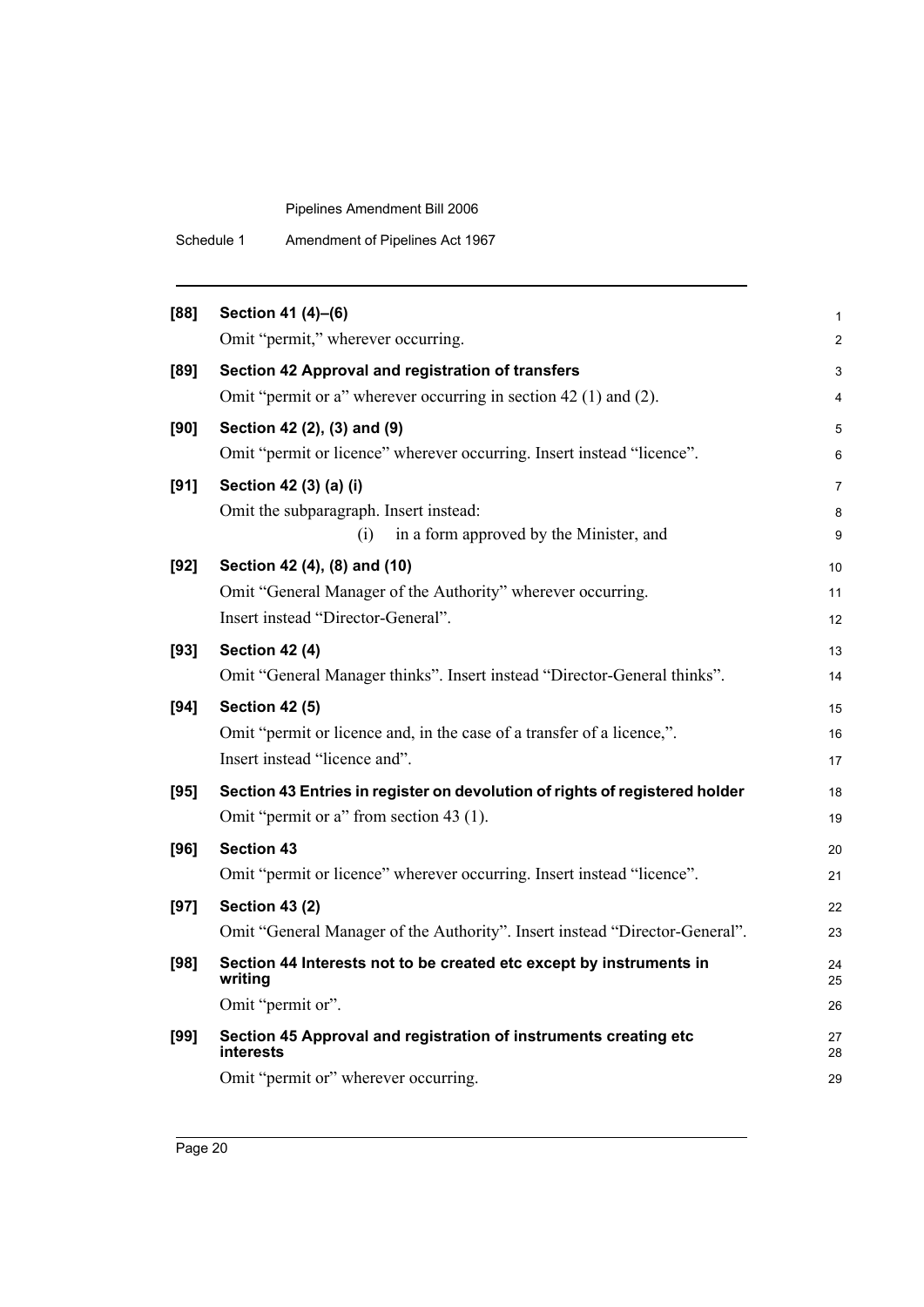|         | Sections 45 and 47                                                                                                                                                                                             |                      |
|---------|----------------------------------------------------------------------------------------------------------------------------------------------------------------------------------------------------------------|----------------------|
| [100]   |                                                                                                                                                                                                                | $\mathbf{1}$         |
|         | Omit "General Manager of the Authority" wherever occurring.                                                                                                                                                    | $\overline{2}$       |
|         | Insert instead "Director-General".                                                                                                                                                                             | 3                    |
| [101]   | <b>Section 45 (5)</b>                                                                                                                                                                                          | 4                    |
|         | Omit "General Manager thinks". Insert instead "Director-General thinks".                                                                                                                                       | 5                    |
| $[102]$ | Section 50 Inspection of register and documents                                                                                                                                                                | 6                    |
|         | Omit "permit or" wherever occurring in section 50 (2).                                                                                                                                                         | $\overline{7}$       |
| $[103]$ | <b>Section 50A Pipeline searches</b>                                                                                                                                                                           | 8                    |
|         | Omit "permit or" from section 50A (1).                                                                                                                                                                         | 9                    |
| $[104]$ | Section 50A (1) and (2)                                                                                                                                                                                        | 10                   |
|         | Omit "Director" wherever occurring. Insert instead "Director-General".                                                                                                                                         | 11                   |
| $[105]$ | Section 50A (3)                                                                                                                                                                                                | 12                   |
|         | Omit the subsection.                                                                                                                                                                                           | 13                   |
| $[106]$ | Section 53 Minister not liable for certain actions                                                                                                                                                             | 14                   |
|         | Omit "General Manager of the Authority" wherever occurring.                                                                                                                                                    | 15                   |
|         | Insert instead "Director-General".                                                                                                                                                                             | 16                   |
| [107]   | Section 55 Forms of permits and licences                                                                                                                                                                       | 17                   |
|         | Omit the section.                                                                                                                                                                                              | 18                   |
| $[108]$ | <b>Section 56</b>                                                                                                                                                                                              | 19                   |
|         | Omit the section. Insert instead:                                                                                                                                                                              | 20                   |
|         | 56<br>Notice of grants of licences etc to be publicised                                                                                                                                                        | 21                   |
|         | The Minister is to cause to be published in the Gazette such<br>particulars as the Minister thinks fit of the grant, variation,<br>surrender or expiration of a licence or the variation of a licence<br>area. | 22<br>23<br>24<br>25 |
| [109]   | <b>Section 57 Judicial notice</b>                                                                                                                                                                              | 26                   |
|         | Omit "General Manager of the Authority" wherever occurring.                                                                                                                                                    | 27                   |
|         | Insert instead "Director-General".                                                                                                                                                                             | 28                   |
|         |                                                                                                                                                                                                                |                      |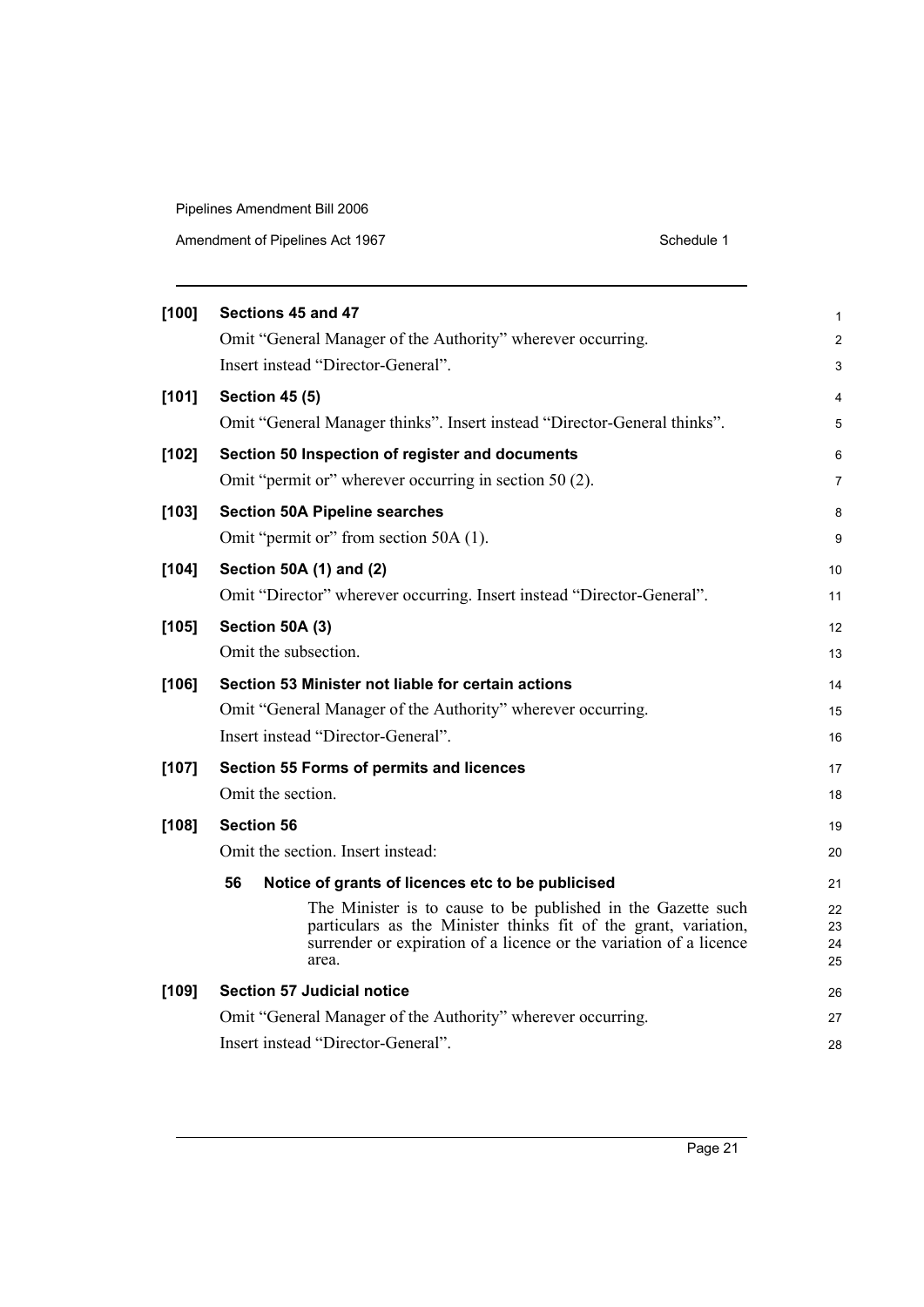| [110] | <b>Section 60 Powers of inspectors</b> |                                                                                                                                                                                                                                                           | 1                    |
|-------|----------------------------------------|-----------------------------------------------------------------------------------------------------------------------------------------------------------------------------------------------------------------------------------------------------------|----------------------|
|       |                                        | Omit "a permit". Insert instead "an authority to survey".                                                                                                                                                                                                 | $\overline{2}$       |
| [111] | Section 60 (1) (d)                     |                                                                                                                                                                                                                                                           | 3                    |
|       | Omit "permittee or".                   |                                                                                                                                                                                                                                                           | 4                    |
|       |                                        | Insert instead "holder of an authority to survey or a".                                                                                                                                                                                                   | 5                    |
| [112] | <b>Section 60A Stop notices</b>        |                                                                                                                                                                                                                                                           | 6                    |
|       |                                        | Omit "Authority" wherever occurring in section 60A (2) and (3).                                                                                                                                                                                           | 7                    |
|       | Insert instead "Director-General".     |                                                                                                                                                                                                                                                           | 8                    |
| [113] |                                        | Section 61 Creation of easements in favour of licensees                                                                                                                                                                                                   | 9                    |
|       |                                        | Omit "permittee or" wherever occurring.                                                                                                                                                                                                                   | 10                   |
| [114] | <b>Section 69 Regulations</b>          |                                                                                                                                                                                                                                                           | 11                   |
|       | Insert after section $69(1)$ (e1):     |                                                                                                                                                                                                                                                           | 12                   |
|       | (e2)                                   | particulars to be included in a notification under this Act,                                                                                                                                                                                              | 13                   |
| [115] | Section 69 (3) (b)                     |                                                                                                                                                                                                                                                           | 14                   |
|       | Omit "or".                             |                                                                                                                                                                                                                                                           | 15                   |
| [116] | Section 69 (3) (d)                     |                                                                                                                                                                                                                                                           | 16                   |
|       | Insert after section 69 (3) (c):       |                                                                                                                                                                                                                                                           | 17                   |
|       |                                        | $\alpha$                                                                                                                                                                                                                                                  | 18                   |
|       | (d)                                    | apply, adopt or incorporate any publication or provision of<br>a publication of Standards Australia with respect to<br>pipeline design, construction, operation, testing<br><sub>or</sub><br>maintenance, either as in force as at a particular day or as | 19<br>20<br>21<br>22 |
|       |                                        | in force for the time being,                                                                                                                                                                                                                              | 23                   |
| [117] |                                        | Schedule 1 Savings, transitional and other provisions                                                                                                                                                                                                     | 24                   |
|       | Insert at the end of clause $1(1)$ :   |                                                                                                                                                                                                                                                           | 25                   |
|       |                                        | Pipelines Amendment Act 2006                                                                                                                                                                                                                              | 26                   |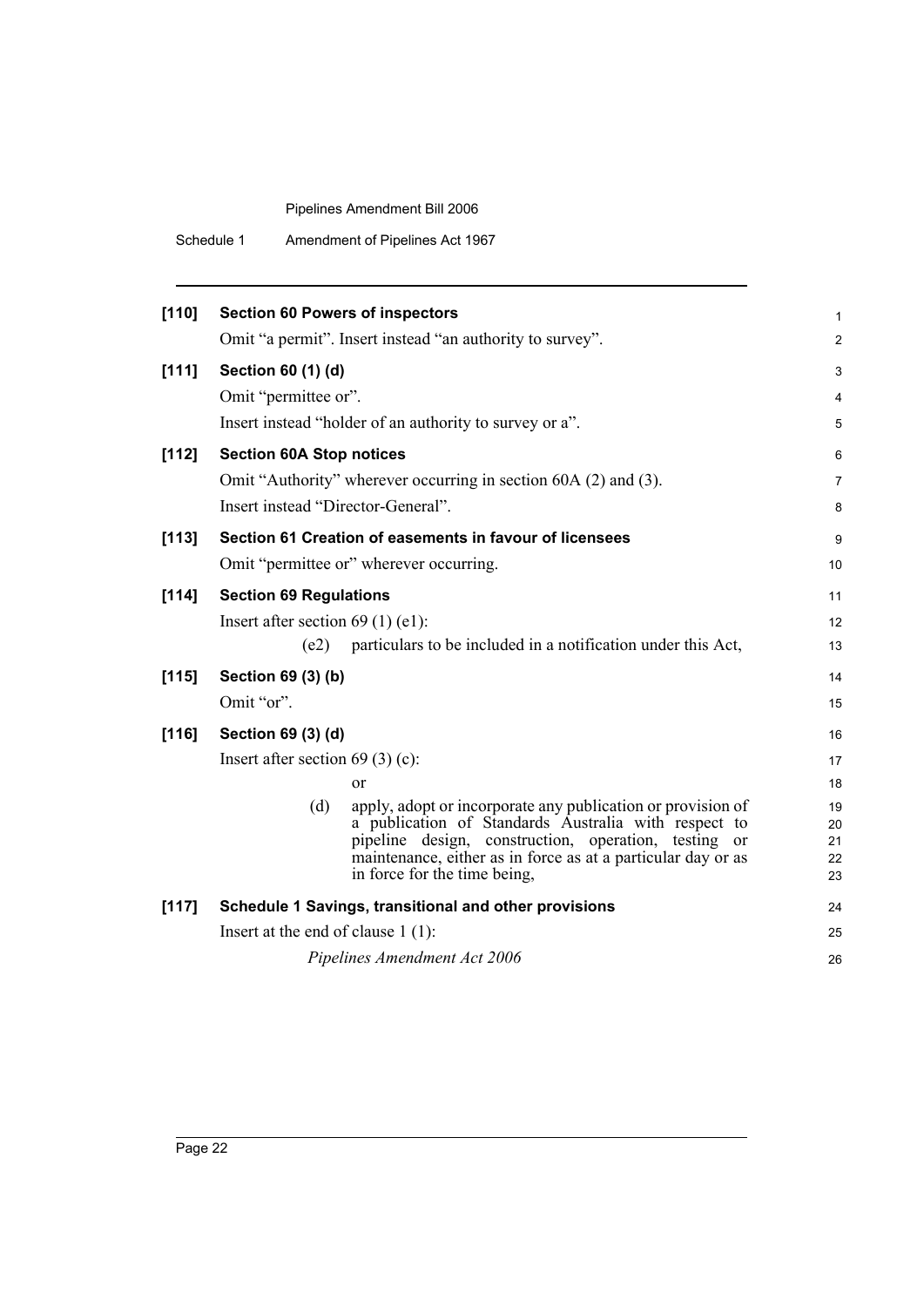| [118] | <b>Schedule 1</b><br>Insert after Part 2: |     |                                                                                                                                                                                                                                                                                                                                                              |                            |
|-------|-------------------------------------------|-----|--------------------------------------------------------------------------------------------------------------------------------------------------------------------------------------------------------------------------------------------------------------------------------------------------------------------------------------------------------------|----------------------------|
|       | Part 3                                    |     | Provisions consequent on enactment of<br><b>Pipelines Amendment Act 2006</b>                                                                                                                                                                                                                                                                                 | 2<br>3<br>4                |
|       | 4                                         |     | <b>Definitions</b>                                                                                                                                                                                                                                                                                                                                           | 5                          |
|       |                                           |     | In this Part:                                                                                                                                                                                                                                                                                                                                                | 6                          |
|       |                                           |     | <b>amending Act</b> means the Pipelines Amendment Act 2006.                                                                                                                                                                                                                                                                                                  | $\overline{7}$             |
|       |                                           |     | <b>EP&amp;A Act</b> means the Environmental Planning and Assessment<br>Act 1979.                                                                                                                                                                                                                                                                             | 8<br>9                     |
|       |                                           |     | <b>EP&amp;A Act approval</b> means development consent or an approval<br>under the $E P\&A$ Act.                                                                                                                                                                                                                                                             | 10<br>11                   |
|       |                                           |     | <i>relevant time</i> means immediately before the repeal of Division 2<br>of Part 2 of this Act by the amending Act.                                                                                                                                                                                                                                         | 12<br>13                   |
|       | 5                                         |     | Permits and pending applications for or in respect of permits                                                                                                                                                                                                                                                                                                | 14                         |
|       |                                           |     | Except as provided by the regulations, the provisions of this Act<br>as in force at the relevant time continue to apply to and in respect<br>of:                                                                                                                                                                                                             | 15<br>16<br>17             |
|       |                                           |     | a permit that is in force at the relevant time, and<br>(a)                                                                                                                                                                                                                                                                                                   | 18                         |
|       |                                           |     | (b)<br>an application for or in respect of a permit that is pending<br>at the relevant time.                                                                                                                                                                                                                                                                 | 19<br>20                   |
|       | 6                                         |     | Licence application in respect of lands to which permit applies                                                                                                                                                                                                                                                                                              | 21                         |
|       |                                           | (1) | Subject to subclause $(2)$ and the regulations, the provisions of this<br>Act as in force at the relevant time continue to apply in respect of<br>an application for or in respect of a licence that is pending at, or<br>made after, the relevant time if the application relates to lands in<br>respect of which a permit under this Act has been granted. | 22<br>23<br>24<br>25<br>26 |
|       |                                           | (2) | Any function conferred on the Governor by or under this Act as<br>in force at the relevant time is taken to be conferred instead on the<br>Minister in so far as an application to which subclause (1) applies<br>is concerned.                                                                                                                              | 27<br>28<br>29<br>30       |
|       | $\overline{\mathbf{7}}$                   |     | Duration, review and effect of existing licences                                                                                                                                                                                                                                                                                                             | 31                         |
|       |                                           | (1) | Subject to clause 6 and the regulations, an amendment made by<br>the amending Act applies to and in respect of a licence in force<br>immediately before the commencement of that amendment.                                                                                                                                                                  | 32<br>33<br>34             |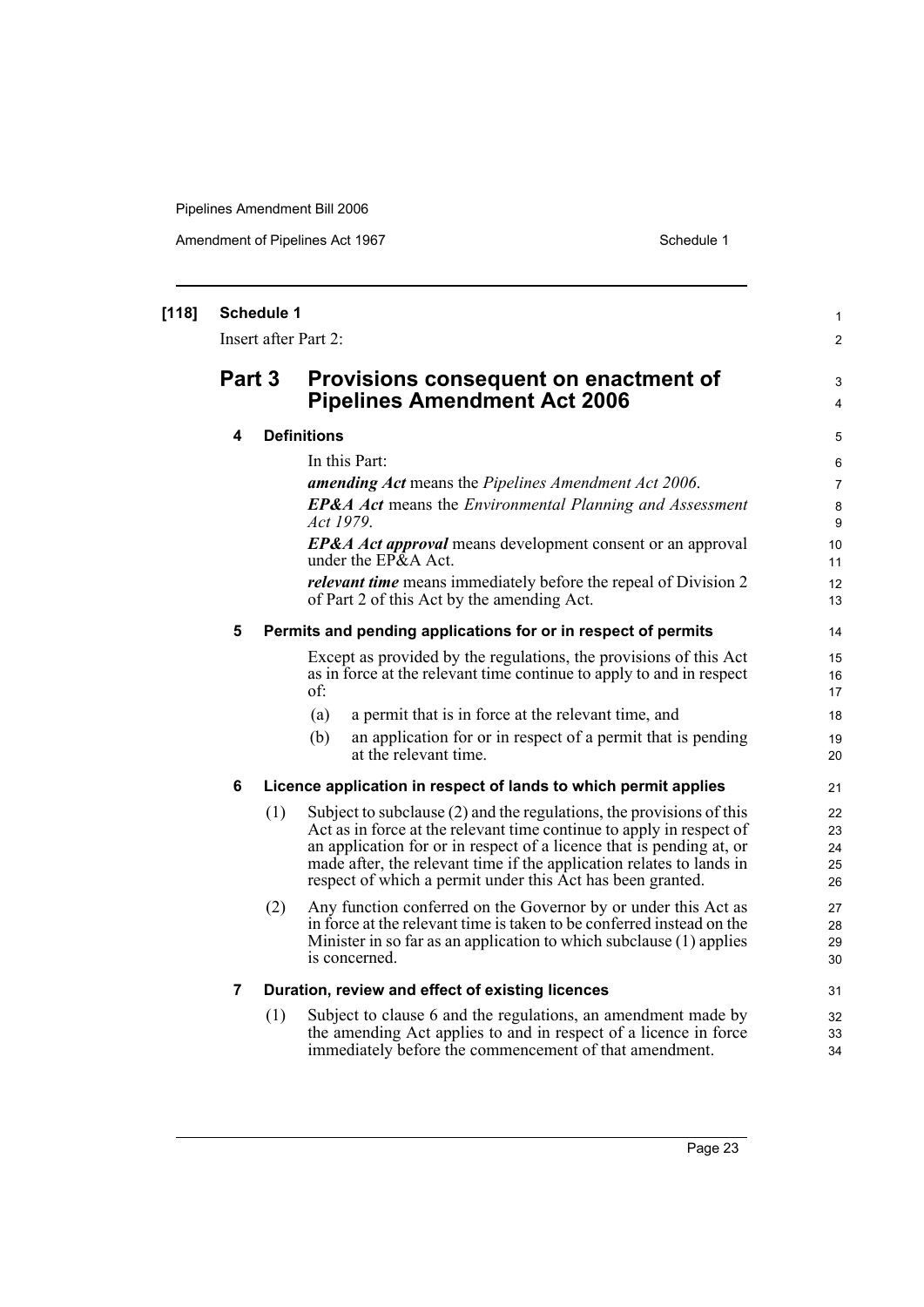Schedule 1 Amendment of Pipelines Act 1967

(2) Section 17 (1A) of this Act applies in respect of a licence that was renewed before the commencement of that subsection as if the date of the last renewal were the date on which the licence was issued.

#### **8 Deemed EP&A Act approvals and assessment**

- (1) This clause applies to a development or an activity in respect of a pipeline that on the commencement of a provision of the amending Act (*the commencement*) becomes a development or an activity that requires EP&A Act approval (*the affected activity*).
- (2) If:
	- (a) before the commencement, a permit is granted with respect to the affected activity, or
	- (b) at any time (including before the commencement), a licence is granted in respect of the affected activity and the licence relates to land in respect of which a permit has been granted,

any EP&A Act approval required in respect of the affected activity is taken to have been granted, and all associated assessment is taken to have been carried out, in accordance with the EP&A Act.

- (3) The EP&A Act approval is taken to be subject to the same conditions as the licence or permit, as the case may be.
- (4) The provisions of the EP&A Act apply, as appropriate, in respect of EP&A Act approvals that are taken, by subclause (2), to have been granted.
- (5) This clause applies subject to the regulations.

#### **9 Approved forms**

A reference in a provision of this Act as amended by the amending Act to a form approved by the Minister is taken to be a reference to a form prescribed for the purposes of that provision immediately before the commencement of that amendment until a form is approved by the Minister for the purposes of that provision.